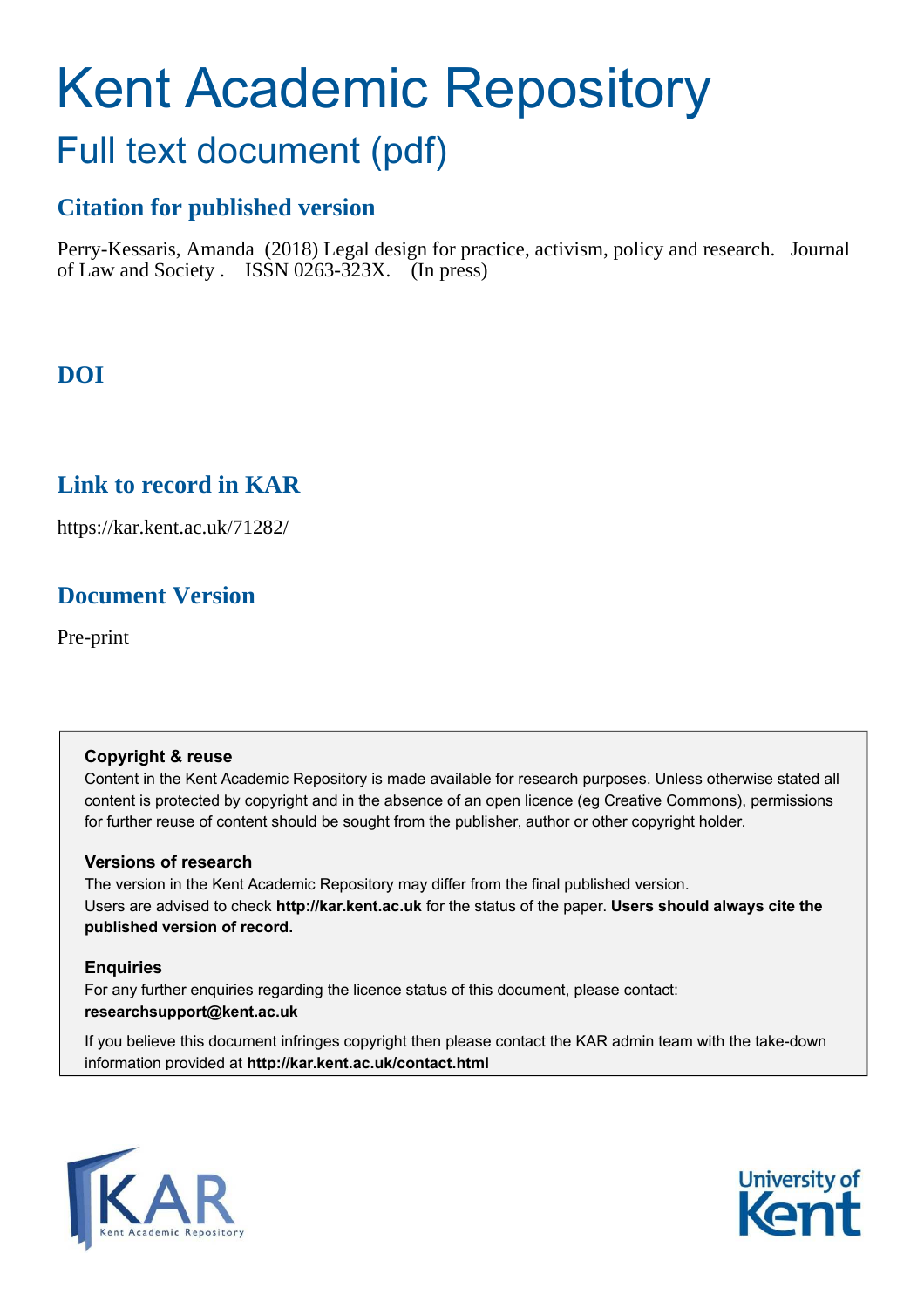### **Legal design for practice, activism, policy and research**

Amanda Perry-Kessaris<sup>1</sup>

#### **Abstract**

This paper offers an integrated introduction to how, conceptually, to think about what design can do for law; where, empirically, to find examples of legal design; and how, normatively, to assess it. It begins by highlighting three lawyerly concerns: the need to communicate; the need to balance structure and freedom; and the need to be at once practical, critical and imaginative. Next the paper highlights three features of designerly ways: a commitment to communication, an emphasis on experimentation, and an ability to make things visible and tangible. It is proposed that designerly ways can directly improve lawyerly communication; and that they can also generate new structured-yet-free spaces in which lawyers can be at once practical, critical and imaginative. The paper then provides examples of legal design in action across four fields of lawyering: legal practice, legal activism, policy-making and legal research. Emphasis is placed throughout on the need for a critical approach to legal design—that is, for legal design to be thought about and done with a commitment to avoiding, exposing and remedying biases and inequalities. In that spirit, the paper concludes with an assessment of some of the risks associated with legal design.

#### **Introduction**

 $\overline{a}$ 

Since the making of tools and the painting of caves became common place 2.5 million years ago, human life has been increasingly entangled with design(s). Designs or designed outcomes can include artefacts, images, sounds and systems. The range of design disciplines is continually, and now rapidly, expanding from traditional fields graphic design, which centres on typography, colour theory and visual grammar; to product design which is concerned with ergonomics and user interface; to software design which relies on linguistic skills; and event design which includes attention to factors such as narrative. This article is a design. In fact, it is a something of a co-design. My choices as author have (mostly)

<sup>1</sup> Professor of Law, University of Kent, a.perry-kessaris@kent.ac.uk. Thanks to the Socio-Legal Studies Association (SLSA) and Kent Law School for financial support; and Paul Bailey for the MA Graphic Media Design.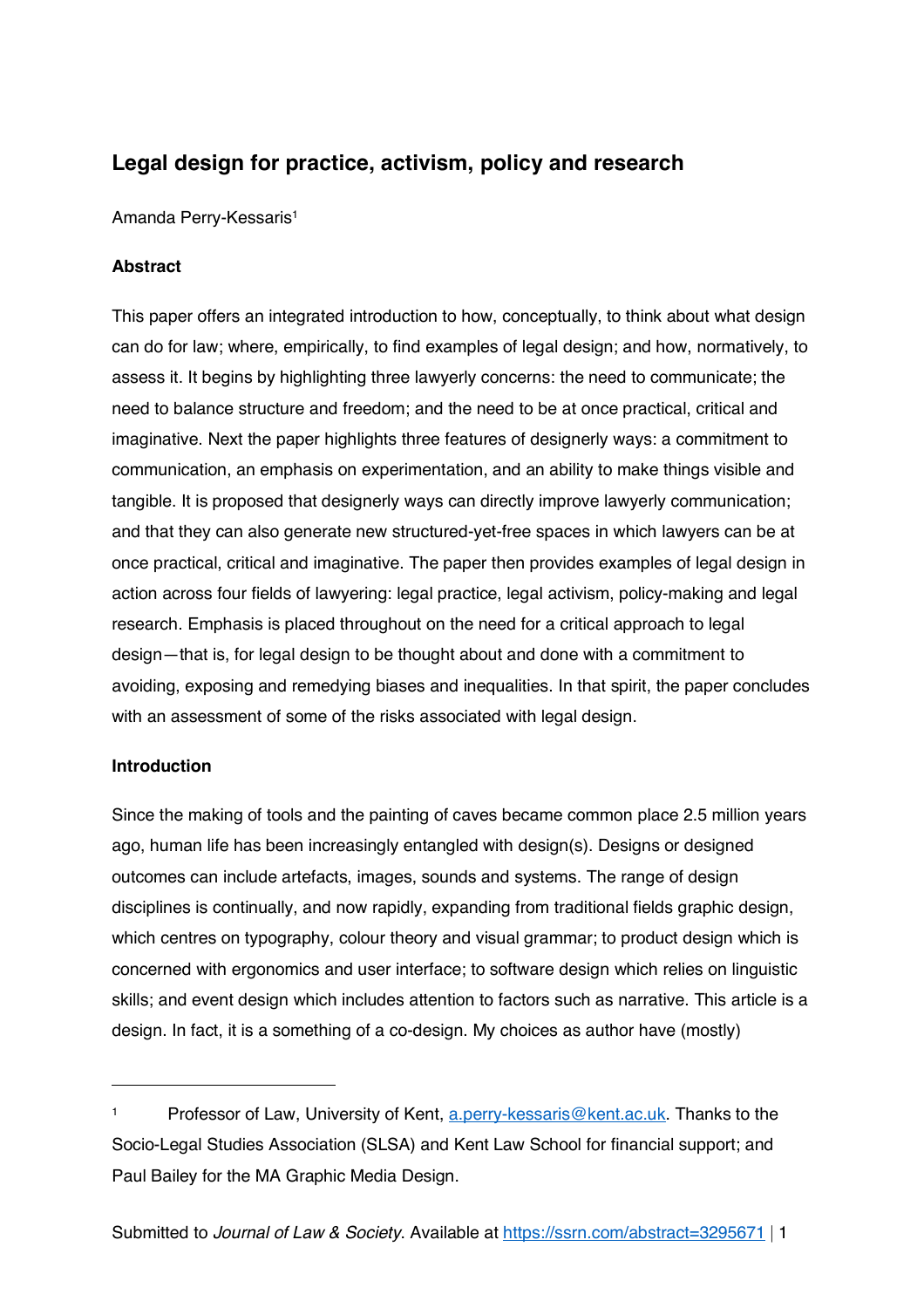determined the pattern of words; the publisher's choices have determined the typeface, scale and weight in which those words appear, as well as the referencing style, margins and so on; the images have been designed in India, the US, Cyprus and the UK; and you may have chosen to print it on a certain size and weight of paper, or to read it on a particular type of screen (in which case your view is also co-designed by whoever wrote the software).

Legal design is a nascent field of thinking and practice, the contours and content of which are emergent and contested, but at its core is a shared interest in the question of what design can do for law. This paper offers a conceptual framework through which to think about legal design; a varied selection of contemporary examples legal design; and some criteria with which to assess them. It does not explain in detail the methodological question of how to do legal design. It begins by highlighting three lawyerly concerns (the need to communicate; the need to balance structure and freedom; and the need to be at once practical, critical and imaginative). It then argues that designerly ways (which specialise in communication, emphasis experimentation and involve 'making things visible and tangible'<sup>2</sup> ) can both improve lawyerly communication and generate new spaces of 'structured freedom'<sup>3</sup> in which lawyers can be at once practical, critical and imaginative. Next, the paper offers examples of the application of designerly ways in a range of legal spheres (legal practice, legal activism, policy-making and legal research). Emphasis is placed throughout on the need for a critical approach to legal design—that is, for legal design to be thought about and done with a commitment to avoiding, exposing and remedying biases and inequalities. In that spirit, the paper concludes with an assessment of some of the risks associated with legal design.

#### **Lawyerly concerns**

 $\overline{a}$ 

Being a lawyer involves using, changing and creating legal ideas. Many fields of practice advocate, activist, civil servant, researcher, journalist, career criminal—require that participants take some degree of interest in law. In this constrained space I want to set aside those whose interest in law is superficial or purely instrumental, and focus on the widespread yet distinctive lawyering that Roger Cotterrell has termed 'juristic'. Jurists can be

<sup>&</sup>lt;sup>2</sup> Manzini, E. (2015) Design, when everybody designs. London: MIT Press, p. 31.

<sup>&</sup>lt;sup>3</sup> Perry-Kessaris, A. (2017) 'The pop-up museum of legal objects project: an experiment in "sociolegal design"' Northern Ireland Legal Quarterly Special Issue on the Pop-up Museum of Legal Objects, 68(3) pp. 225-244.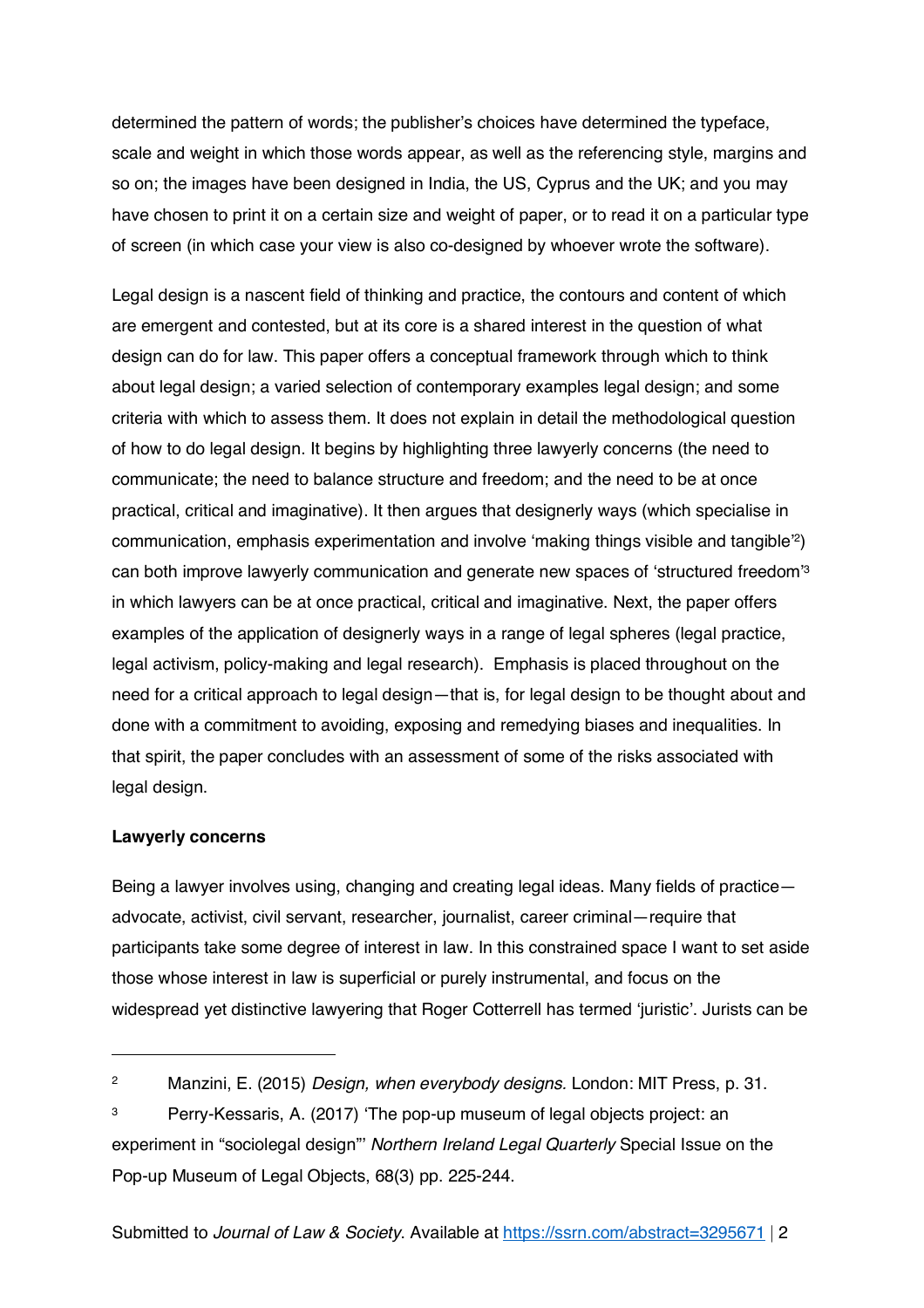identified by their commitment firstly, to the 'well-being' of law, and specifically to its 'enrich[ment] and sustain[ment]' rather than its mere exploitation, 'unmasking or debunking'; and secondly, to 'law as a practical idea' rather than merely an abstract phenomenon, and specifically to its 'meaningfulness as a social institution'. To promote such 'a value-oriented idea of law adapted to the specific, varying conditions of law's sociohistorical existence', as jurists do, is 'the most distinctive, perhaps ultimately the most difficult, form of [lawyering]'.<sup>4</sup>

At the heart of the distinctiveness, and the associated difficulty, of juristic lawyering lies a productive tension between structure and freedom. On the one hand, Cotterrell argues, a commitment to the well-being of law requires a commitment to 'law's unity' as a coherent 'structure of values', for a law that is not coherent cannot be well. On the other hand, a commitment to law as a practical idea, one that is socially meaningful, requires a commitment to ensuring that it accommodates, and actively nurtures, diversity. Law achieves this objective, which Cotterrell terms 'social unity', by 'facilitatiing communication' about the 'need' for 'respect' for 'all'; as well as by enforcing that need by challenging inequality and bias. <sup>5</sup> As will be seen below, this need to navigate the tension between structure and freedom (difference), and this emphasis on law as a communicator, are clear points of contact between law and design. Furthermore, a juristic commitment to the wellbeing of law as a practical idea calls for skills, knowledge and attitudes that are at once practical, critical and imaginative; and this constitutes the third point of contact between law and design.

Lawyers must be practical. They need skills and knowledge about what the law is interpreted to mean, about 'getting things done', about 'moving [people] …into desired action', about 'planning and organising', about 'distinguishing and narrowing issues to avoid confusion and manage complexity'; and 'aiming for coherence and consistency in thought and action'. In some ways 'thinking "like a lawyer" ' is much 'like the reasoning of anyone else.' But lawyers can be said to 'do it with a special self-awareness, so that techniques of this everyday reasoning are consciously picked out, nurtured, fine-tuned, and emphasised.'<sup>6</sup>

<sup>4</sup> Cotterrell, R. (2018) Sociological Jurisprudence: Juristic thought and social inquiry Routledge pp. 31-33.

<sup>5</sup> Cotterrell 2018 pp. 31, 33 and 170.

<sup>6</sup> Cotterrell 2018 pp. 20 and 22.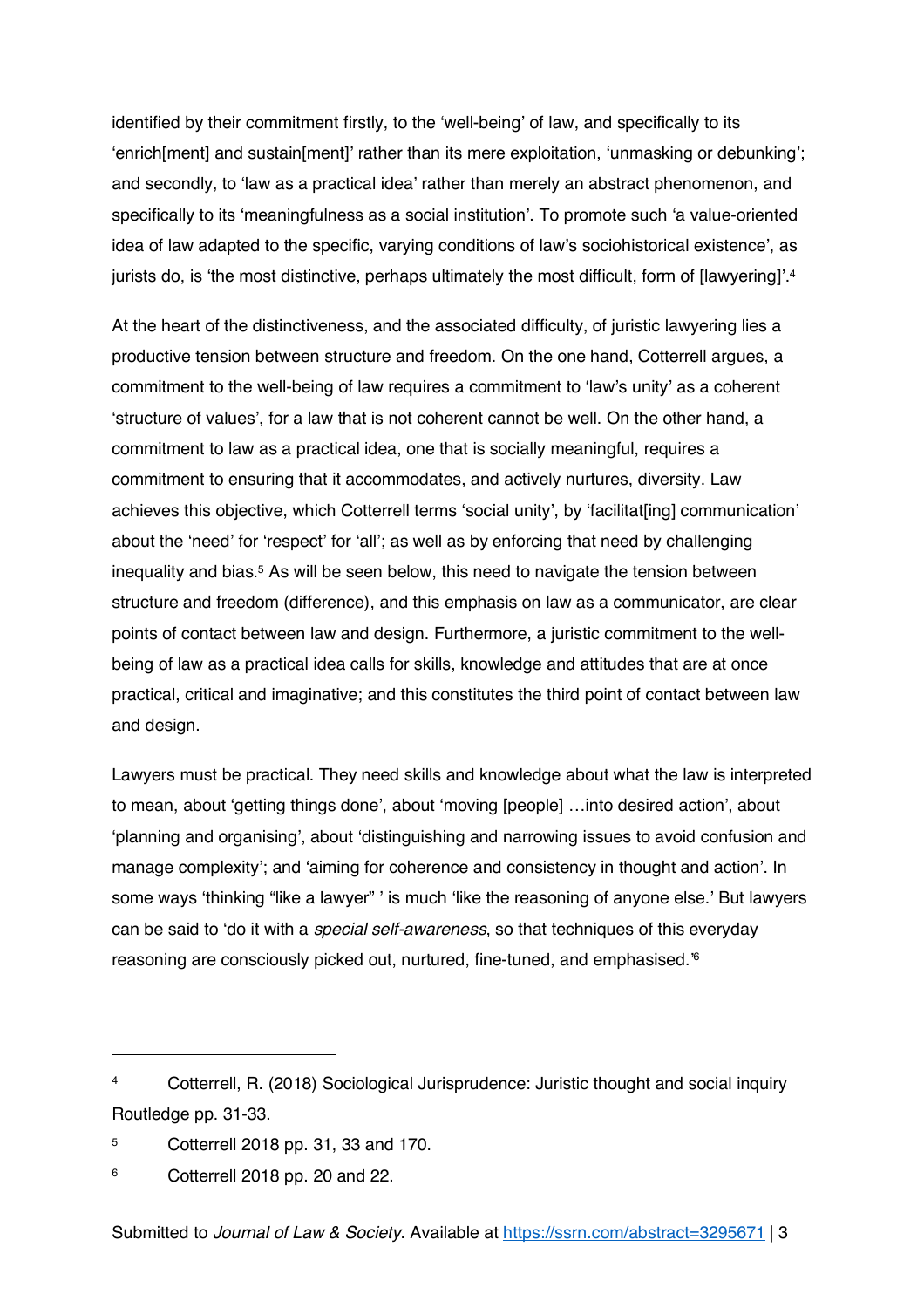Lawyers must be critical. They must ruthlessly weed out 'irrelevances so as to identify what is really important in a problem to be solved'; and make 'arguments with maximum persuasiveness', which itself entails 'paying sharp attention to opposing lines of thought' and 'tailoring argument precisely to issues and results sought'.<sup>7</sup> More than this they must be critical of law and lawyering—identifying and rectifying failures to promote legal unity and social unity.

And lawyers must be imaginative. Imagination is both central and unique to humanity; and law, like money, relies entirely upon it. 'Imagine' (!) writes Yuval Noah Harari in his epic history of homo sapiens, 'how difficult it would have been to create states, or churches, or legal systems if we could speak only about things that really exist, such as rivers, trees and lions.'<sup>8</sup> Indeed, what is perhaps really 'special about legal expertise' is 'creative reasoning' an 'ability to work with legal ideas securely, linking them in accepted patterns of reasoning, drawing inferences from them that will be recognised as legally appropriate, and understanding how rules interrelate to create webs of legal meaning'.<sup>9</sup>

#### **Designerly ways**

Being a designer involves using, changing and creating artefacts, images, sounds and systems. Design is best understood as a 'practice' located on a 'sociomaterial' plane. A 'practice' is a 'routinized ...behaviour' including bodily and mental activities, '"things" and their use', 'background knowledge', know-how, emotion and motivation. Seen as a practice, design is formed of 'dynamic configurations of minds, bodies, objects, discourses, knowledge, structures / processes and agency'. Entangled in these configurations are the minds and bodies of not only (current and prior) designers, but also users and clients, commissioners and stakeholders; and not only those artefacts, images, sounds and processes that are intended as the final product, but also any prototypes that have been generated along the way. In this sense designs are never really final. They evolve sometimes by chance. For example, were you to spill coffee on a print out of this article, or to accidentally crack the screen on which you are viewing it, those elements would not be part of 'the design'. But say there were something metaphorically evocative about the shape of the coffee stain, or that the crack traced an unexpected connection between two concepts

<sup>7</sup> Cotterrell 2018 p. 22.

<sup>8</sup> Harari, Y. N. (2011) Sapiens: A brief history of human kind. Vintage Press, p. 35.

<sup>9</sup> Cotterrell 2018 p. 21.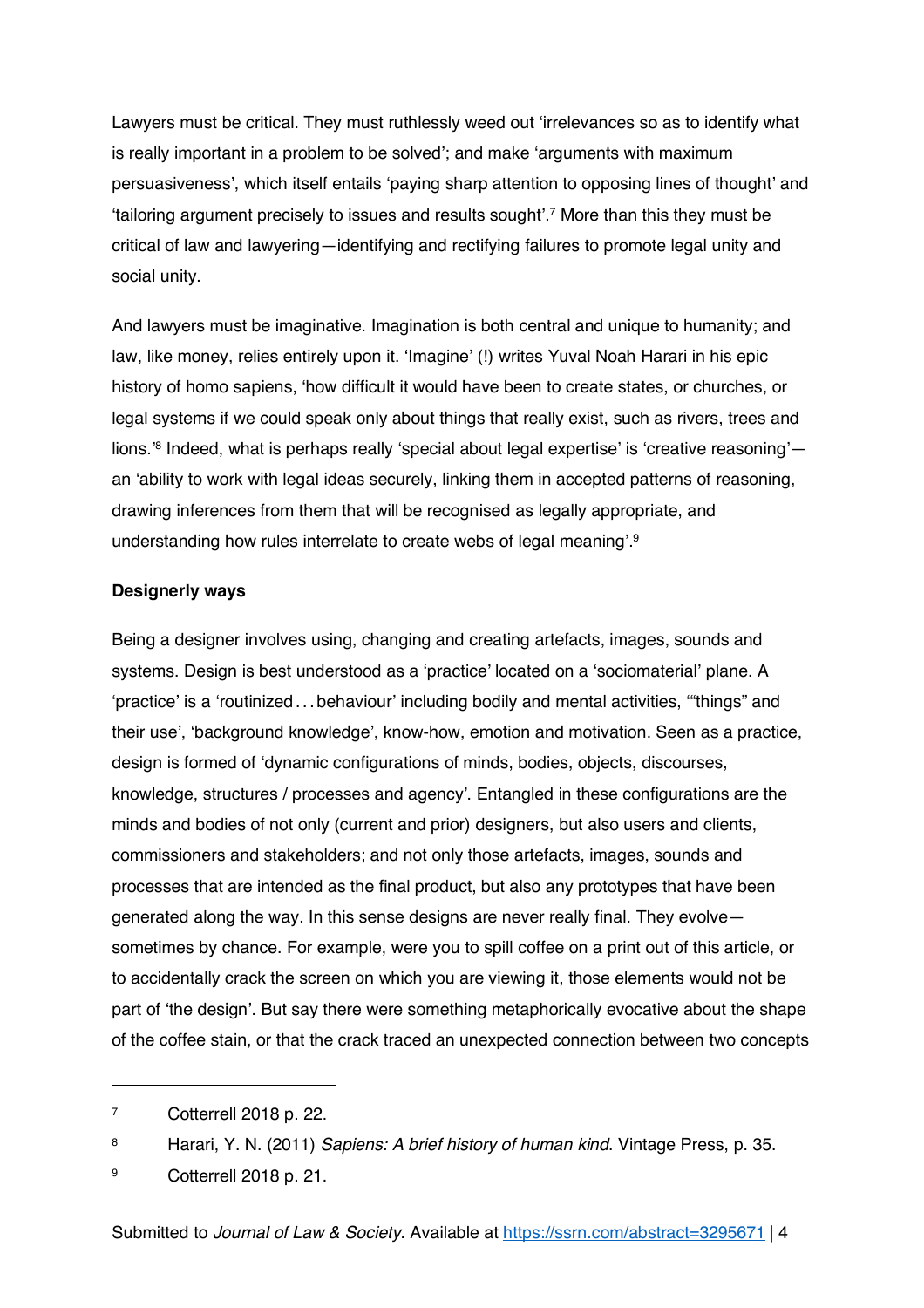in the article, and that you chose to pursue those insights in a new piece of work, then we might consider the result to be a new 'design'. So Lucy Kimbell urges us to think in terms of 'design-as-practice'—that is, the routinized behaviours that are characteristic of design; and of 'designs-in-practice'—that is, the roles played by artefacts, images, sounds and systems in design processes.<sup>10</sup>

An increasing emphasis on design-as-practice has allowed design to be understood as 'a treasure trove' of 'sophisticated creative and innovative' tools, 'many of which can be used outside of the confines of [its] traditional ... domain'.<sup>11</sup> It is now verging-on-routine to see certain elements of this 'trove' being deployed outside of design—most often under the banner of 'design thinking', but perhaps most ambitiously under the banner of 'design as attitude'12—for a wide range of industry, policy and, to a limited extent, research purposes; in local, national and international contexts. 'Design thinking' has been promoted as a 'cognitive style' that can serve as a 'resource' in management, business and policy contexts by the Design Council, IDEO and Stanford's d.school among others.<sup>13</sup>

Opinions vary as to what skills, knowledge and attitudes are distinctive of what Nigel Cross has termed 'designerly ways'. <sup>14</sup> Proponents of 'design thinking' tend to highlight routines that they regard as both productive and as distinctive of design. For example, the UK-based Design Council identifies four iterative phases that are shared across design sub-disciplines: Discover, Define, Develop and Deliver. The Council visualises these alternately divergent and convergent phases as a 'double diamond' (Figure 1). In the Discover phase of a project '[d]esigners try to look at the world in a fresh way, notice new things and gather insights'. It is a phase dominated by divergent thinking in which the conceptual, empirical and normative

<sup>12</sup> Rawsthorn, A. (2018) Design as an Attitude. Zurich: JRP | Ringier.

 $\overline{a}$ 

<sup>13</sup> Kimbell, L. (2011) 'Rethinking design thinking: Part I' 3(3) Design and Culture, 285- 306, p. 286.

14 Cross, N. (2006) Designerly Ways of knowing London: Springer Verlag.

<sup>&</sup>lt;sup>10</sup> Kimbell, L. (2012) Rethinking Design Thinking: Part II 4(2) Design and Culture 129, pp. 134-6 and 142.

<sup>11</sup> Dorst, K., Kaldor, L., Klippan, L. and Watson, R. (2016) Designing for the common good. Amsterdam: BIS Publishers, p. 3.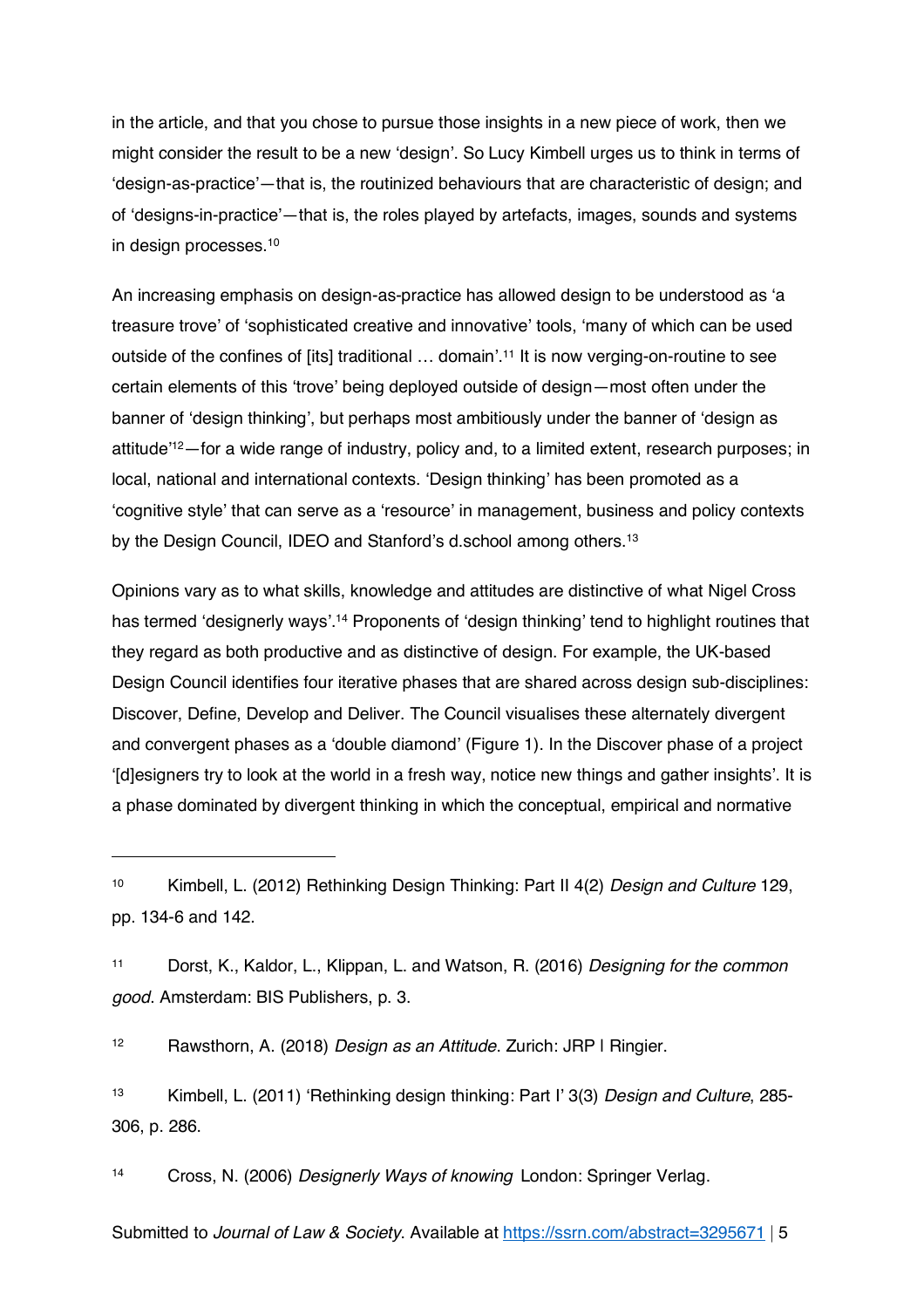scope of a project open up dramatically. In the Define phase, 'designers try to make sense of all the possibilities identified in the Discover phase. Which matters most? … What is feasible?'. This is a convergent phase in which the focus is narrowed considerably. During the Develop phase 'solutions or concepts are created, prototyped, tested and iterated'. This divergent phase involves a wide-ranging search for responses to a specific issue. Finally the convergent Deliver phase is when 'the project … is finalised, produced and launched'.<sup>15</sup> Alternatively, the d.school at Stanford offers a hexagon-based vision of design thinking— Empathize, Define, Ideate, Prototype, Test.<sup>16</sup>



#### Figure 1: Double Diamond © 2015 Design Council. Reproduced with permission.

 $\overline{a}$ 

Viewed through a lawyerly lens, three designerly ways come to the fore—a commitment to communication, an emphasis on experimentation, and an ability to make things visible and tangible. Firstly, communication is both a mission and a method of design. It is often the core function to be performed by a designed outcome such as an instruction manual, a promotional poster, the user interface of a smart phone. Secondly, it is also by

<sup>16</sup> See the d.school website for 'A virtual crash course in design thinking' https://dschool.stanford.edu/resources-collections/a-virtual-crash-course-in-design-thinking

<sup>&</sup>lt;sup>15</sup> Design Council (2015) The design process: what is the Double Diamond? Available at http://www.designcouncil.org.uk/news-opinion/design-process-what-double-diamond (Accessed 19 September 2018).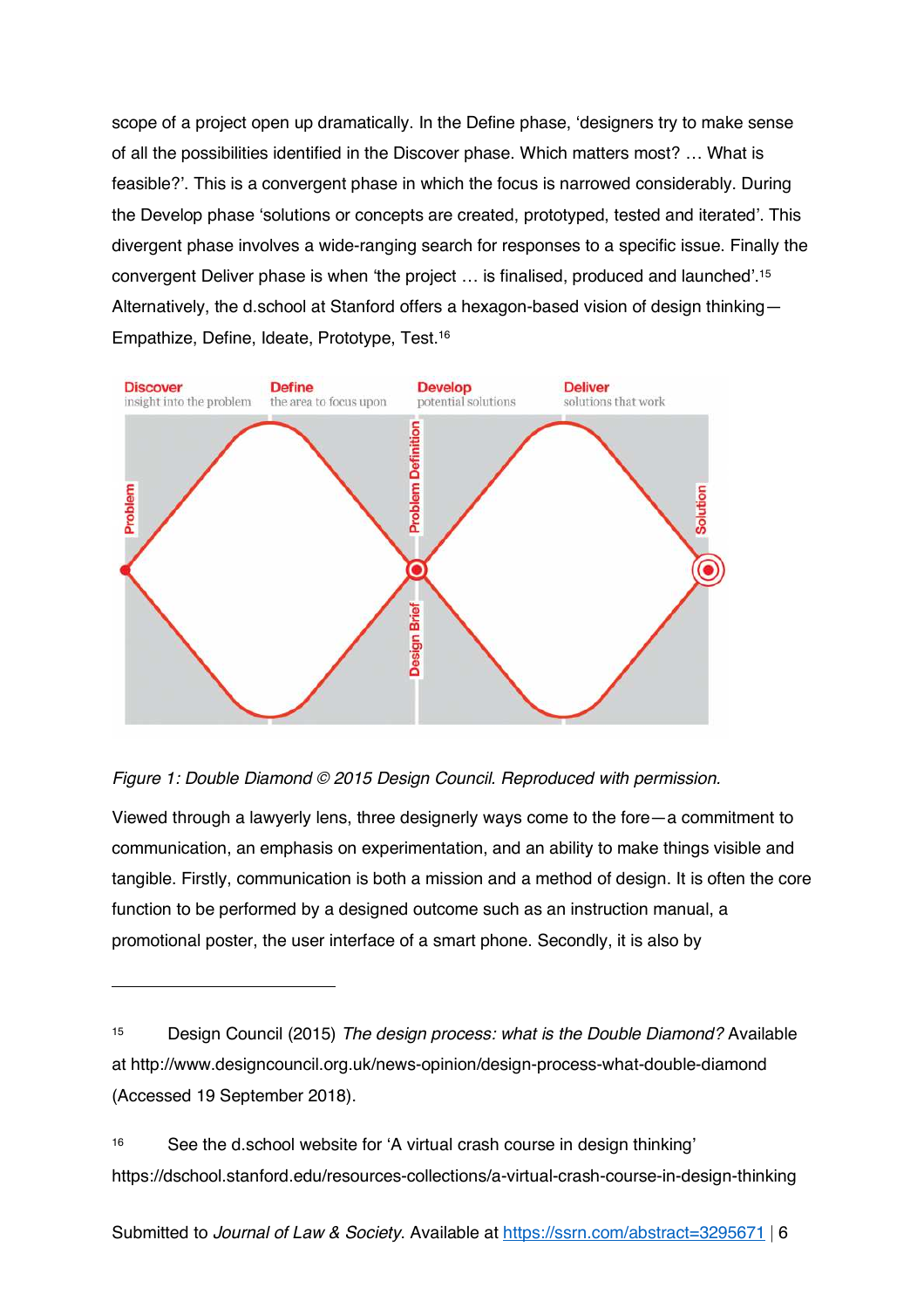communicating—whether in internal dialogue with their critical self, or external dialogue with their client or collaborator or other stakeholders–that designers experiment. They test and explore their ideas to ensure that they are well directed and effective. Thirdly, at every stage of their practice designers 'make things visible and tangible'17—in artefacts, in notations, in movements and other 'non-verbal, graphic/spatial modelling media'. <sup>18</sup> These three characteristics all contribute to, and are sustained by, the designerly ability to generate structured-yet-free spaces in which the practical, critical and the imaginative productively coexist. For example, social designer Ezio Manzini argues that designers 'make things happen by 'stimulating' and 'cultivating' three senses which we all possess, and which nondesigners, including lawyers, already deploy in relation to their own work and wider lives. These are the critical sense  $-$  that is, 'the ability to look at the state of things and recognise what cannot, or should not, be acceptable'; the imaginative sense—that is, 'the ability to imagine something that does not yet exist'; and the practical sense—that is, 'the ability to recognise feasible ways of getting things to happen'.<sup>19</sup> Design processes such as those encapsulated in the Double Diamond are aimed at keeping all three of these senses active, each at once structuring and freeing the other, so that good design can emerge.

<sup>17</sup> Manzini, E. (2015) Design, when everybody designs. London: MIT Press.

<sup>18</sup> Cross 2006, p. 20.

<sup>19</sup> Manzini 2015, p. 31. I have substituted 'imaginative' for Manzini's 'creative'.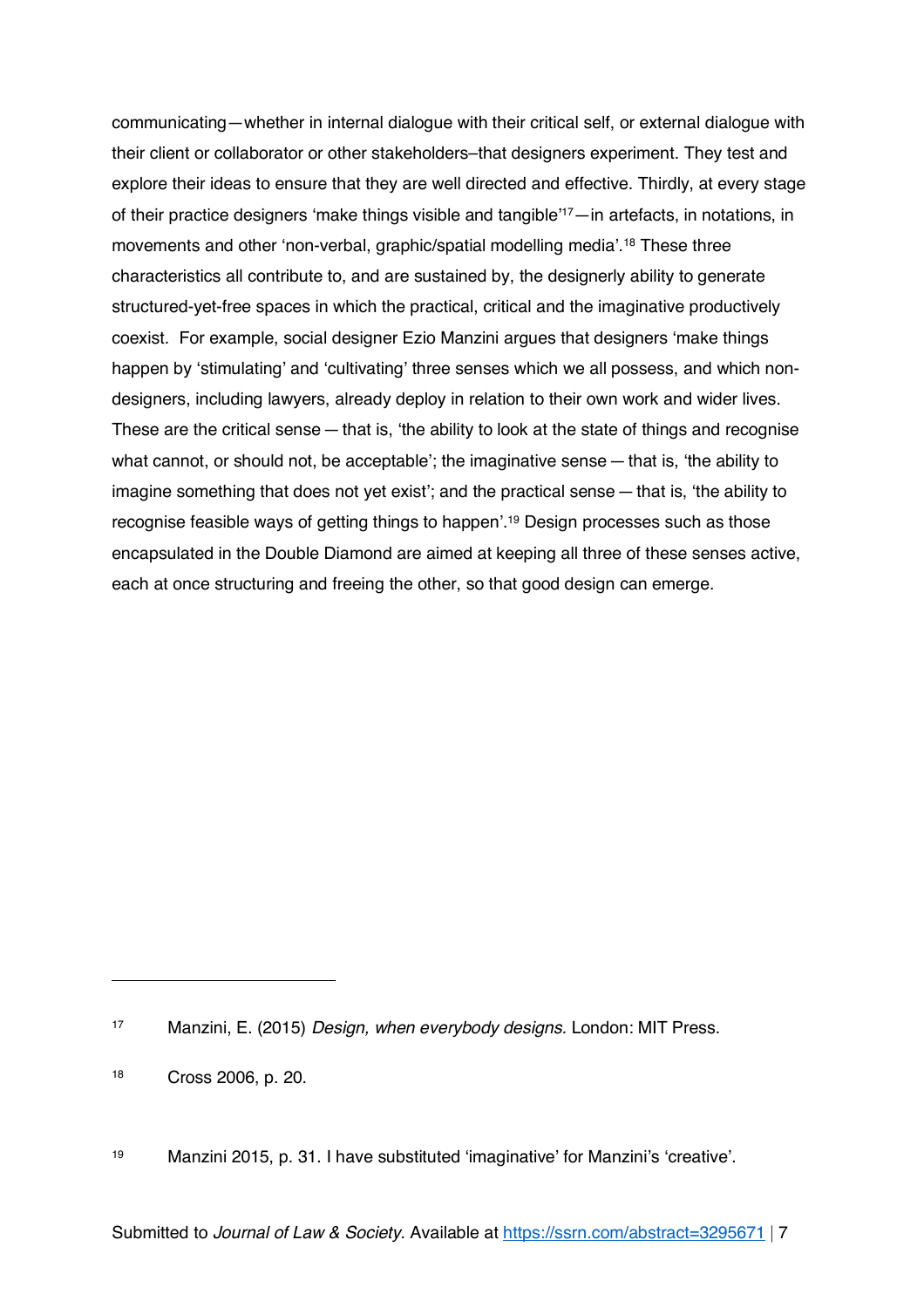



Figure 2 places designerly ways and lawyerly concerns in the same space in order to highlight points of contact: a commitment to communication; a need for/ability to create structured freedom; and a need/ability to be at once practical, critical and imaginative. The following section connects this conceptual framework with existing literature on legal design.

#### **Legal design**

The proposition at the heart of legal design can be conceptualised as follows: designerly ways (especially experimentation, communication and making things visible and tangible) can enhance lawyerly communication; and generate new structured-yet-free spaces in which lawyers can be at once practical, critical and imaginative.

A number of legal designers have, in their expert explanations of how to do legal design, identified aspects of this conceptual proposition in their own terms. For example, Margaret Hagan's evolving online book, Law by Design is the first, at least in the English language, sustained effort to sketch an approach to the wider field of legal design. She draws on her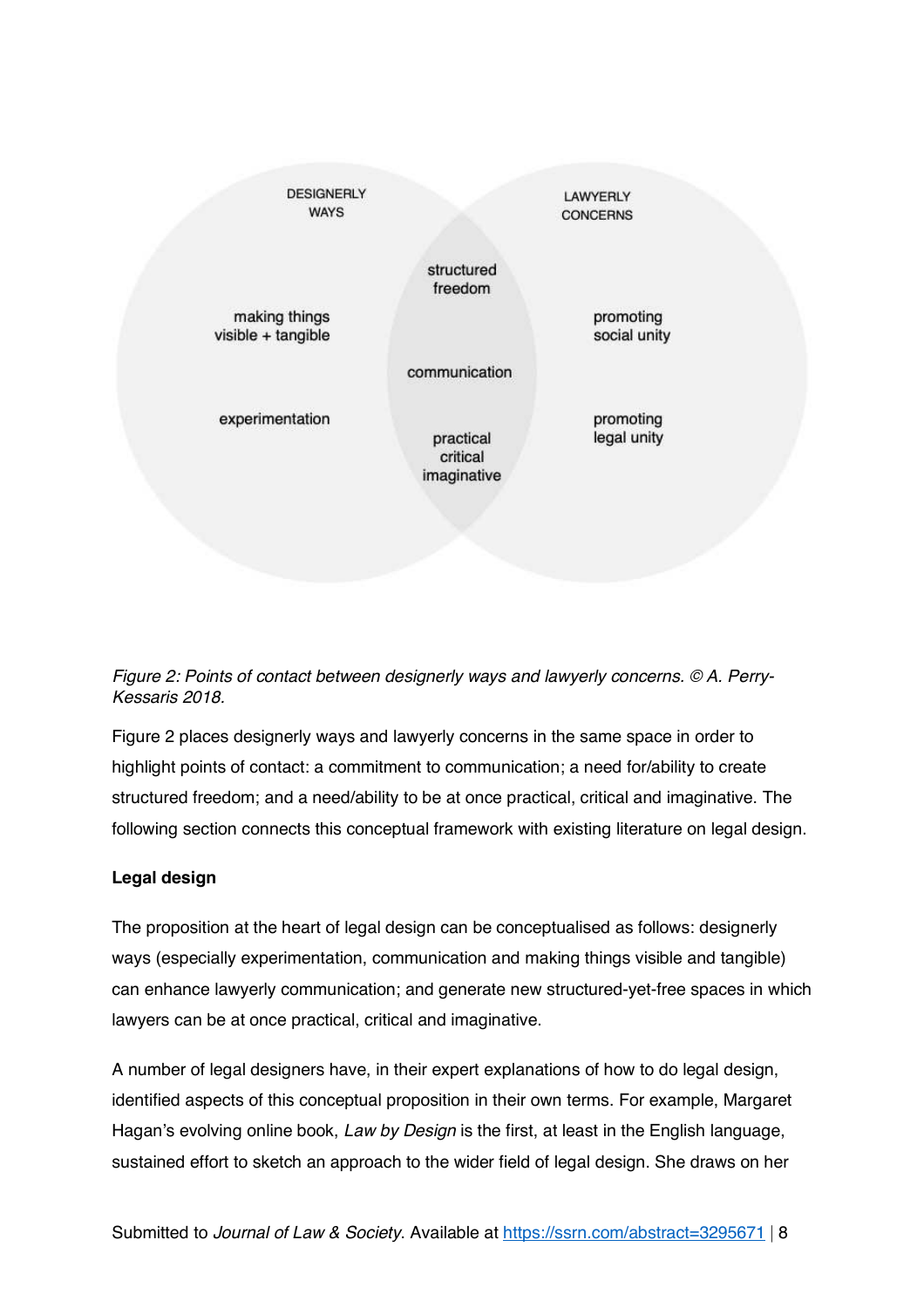experience as Director of the Legal Design Lab at Stanford Law School, where she focuses on access to justice, addressing both legal communications and legal processes. In specifying the key attributes of a legal designer or design-driven lawyer, Hagan points to a combination of skills, knowledge and attitudes that are at once designerly and lawyerly, and that coalesce around a designerly emphasis on communication and experimentation, and on making things visible and tangible. For example, she argues that legal designers must 'communicate visually', 'facilitate creative sessions', 'attract and work with interdisciplinary teams', 'frame and reframe problems', 'interview and do ethnographies', 'map and synthesise', 'build things quickly and intentionally', 'test and iterate', and to 'parse, unpack and uncover insights'. Hagan alludes to the importance of the designerly emphasis on experimentation by explaining how a design-driven lawyer might respond to a legal issue presented by a client, by working with them to frame and reframe the 'problem', thereby opening up 'spaces' for solutions, and at the same time seeking feedback from clients on what solutions will and won't work. Only some of the ideas generated in this process will reach the stage of being prototyped and then rejected or accepted (perhaps subject to refinement) by users and, Hagan observes, if lawyers 'think of everything [they] do as a prototype rather than as something that must be perfect, [they] can act more creatively and tap into others' creativity and expertise. …It will also save [them] from falling too in love with ideas' before they have 'figured out if they're workable.' Finally she alludes to the designerly emphasis on making things visible and tangible when she observes that by '[t]hinking … and making like a designer' lawyers can transition from their traditional roles as 'unconscious designers' of artefacts, process and experiences, to a new role as intentional, 'conscious designers.' <sup>20</sup>

Together with other pioneering legal designers such as Helena Haapio and Stefania Passera, Hagan has created the Legal Design Alliance (LeDA)—an interdisciplinary network of academics and practitioners from law, design and beyond. Its manifesto defines legal design around a commitment to 'making the legal system more human-centered and effective'. It prioritizes the "users" of the law', including 'lawyers and judges' as well as 'citizens, consumers, businesses'; and focuses on improving clarity, certainty, trust and

<sup>&</sup>lt;sup>20</sup> Hagan, M. (undated) Law By Design. Available at

http://www.lawbydesign.co/en/legal-design (Accessed 4 December 2018). See also Open Law Lab blog Available at http://www.openlawlab.com.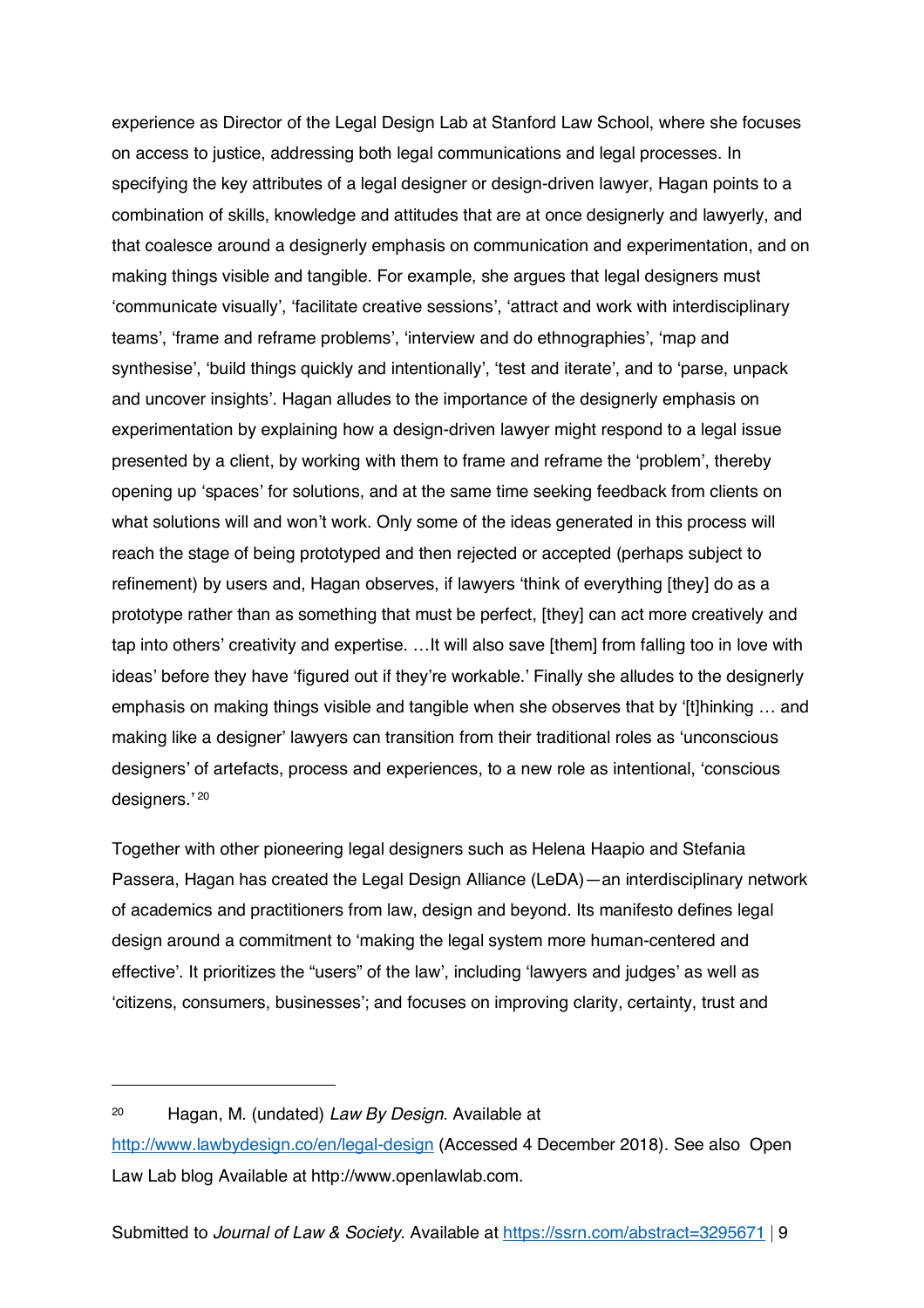communication.<sup>21</sup> This explicit emphasis on what the purpose of legal design ought to be is distinctive, and a driving factor, of the LeDA. Many operating at the intersection between law and design are content with relatively thin normative criteria—for example, arguing that legal design ought, if anything, to be about improving efficiency. My preference is for legal design to be defined broadly, and with minimal normative emphasis, as the deployment of designerly ways to address lawyerly concerns. But design, like law, is a fundamentally social, as opposed to purely technical or abstract, field of practice. Both originate in, derive meaning from, and effect recursive impacts upon human actors, including their actions, interactions and rationalities. They entail choices. So neither design nor law is ever neutral- politically, economically, culturally or otherwise. Legal design ought, therefore, to be approached critically—that is, thought about and done with reference to the juristic normative commitment to avoiding, exposing and remedying biases and inequalities, whether they derive from law, from design or from legal design itself.

Having explained how to think about, and how to begin to assess, legal design, the following sections introduce empirical examples from four fields of lawyering: legal practice, legal activism, policy-making and legal research. It can be helpful to think of these examples of legal design as lying on a spectrum, beginning with those that are relatively focused on communication, especially by making things visible and tangible; and moving on to those where the emphasis on making things visible and tangible is also important for the more open purposes of experimentation, and of creating spaces of structured freedom. In every case, designerly ways can be seen to enable lawyerly concerns to be explored in ways that are at once practical, critical and imaginative.

#### **Design for legal practice**

 $\overline{a}$ 

I use the term 'legal practice' to refer to the work of drafting legal documents, such as contracts or legislation; advising clients on legal decisions such as a divorce or a free trade agreement; and making legal cases such as arguments in defence of an accused person, or against a declaration of war. Documents and processes involved in each form of practice are the product of a wide range of 'people, functions and technologies', interactions between which must be 'consistent and linked'.<sup>22</sup> So efficient and precise communication within legal

<sup>21</sup> Legal Design Alliance website. Available at https://www.legaldesignalliance.org (Accessed 4 December 2018).

<sup>22</sup> Haapio, H. and Hagan, M. (2016) 'Design patterns for contracts' in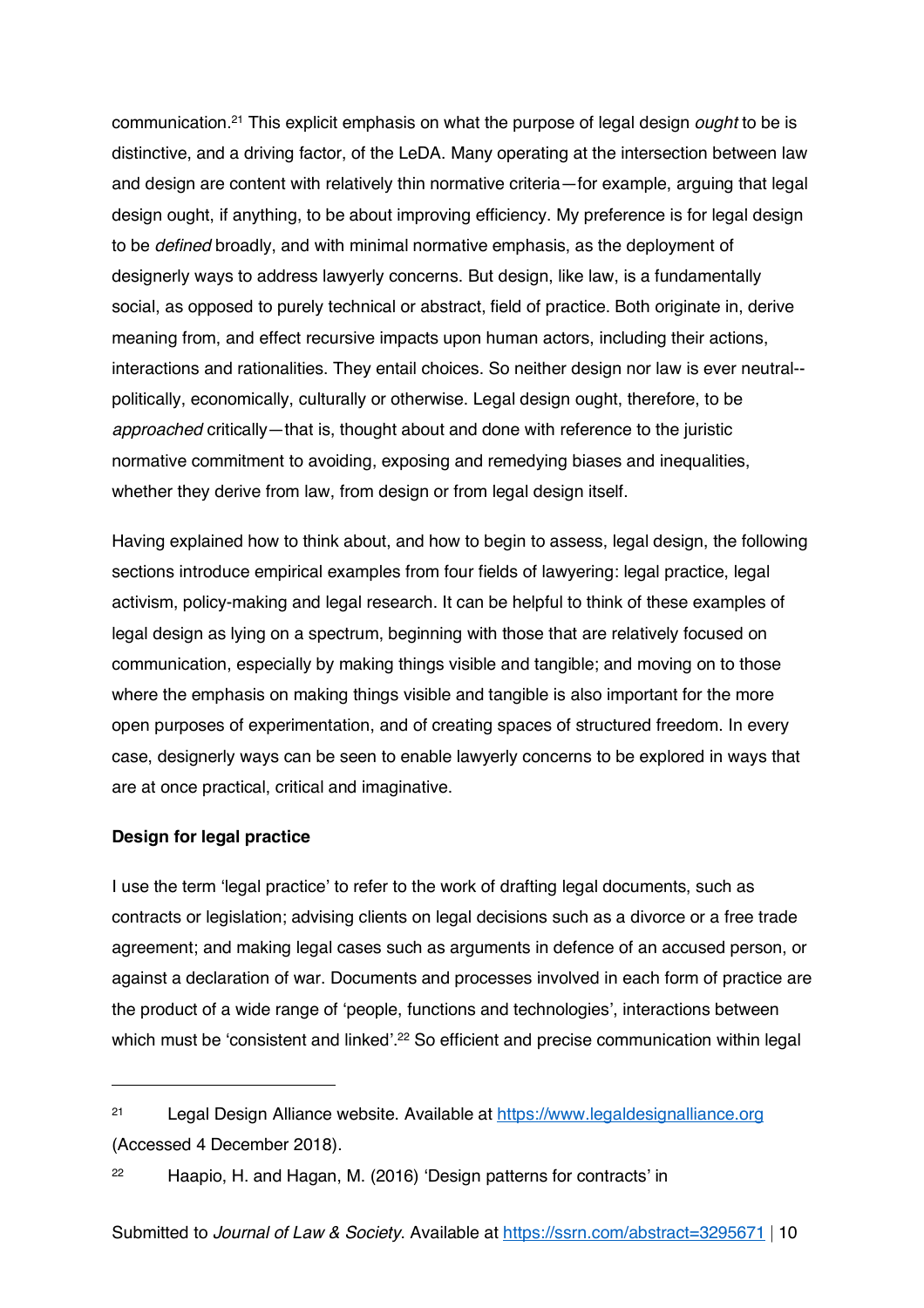documents and processes is both complicated and essential, not only to keep costs down and quality up, but also to promote what Cotterrell refers to as 'legal unity'.

Information design and interaction design were probably the first to be deployed in legal practice. Information design focuses on how information is presented in, for example, instruction manuals, maps, signage and data visualisations. The aim to convert data into information, which can then be converted further into knowledge; and in so doing to reduce 'information anxiety'. <sup>23</sup> In a legal practice context they are used to 'help people use and navigate complex legal domains', and to make 'legal information', including documents and processes, 'more accessible and understandable'. <sup>24</sup> Contract visualisation is an especially vibrant field of legal information design. For example Stefania Passera pioneered Legal Design Jams in which designers and lawyers collaborate intensively to visualize legal materials such as the Microsoft Online Store terms and conditions.<sup>25</sup> And Figure 3 shows a compressed version of the process by Passera re-organised a tenancy agreement, first by sorting elements into more meaningful categories, then by incorporating visual symbols and cues to aid comprehension and navigation.<sup>26</sup> Other examples of the application of information design to visualise law can be found in Robert de Rooy's 'comic contracts' in which 'parties are represented by characters', 'terms are written in pictures' and a legally

<sup>23</sup> Wurman, R. S. (1989) *Information Anxiety* Doubleday, cover page and p. 59.

<sup>24</sup> Haapio and Hagan 2016, pp. 182-3.

 $\overline{a}$ 

<sup>25</sup> Legal Design Jam website. Available at http://legaldesignjam.com (Accessed 4 December 2018); and Haapio, H. and Passera S. (2013) 'Visual Law: what lawyers need to learn from information designers'. Voxpopulii. Blog of the Legal Information Institute. 13 May 2013. Available at http://blog.law.cornell.edu/voxpop/2013/05/15/visual-law-what-lawyersneed-to-learn-from-information-designers/ (Accessed 4 December 2018).

Erich Schweighofer et al. (Eds.), Networks. Proceedings of the 19th International Legal Informatics Symposium IRIS 2016. Wein: Österreichische Computer Gesellschaft OCG / books@ocg.at, 381–388, pp. 382-3.

<sup>&</sup>lt;sup>26</sup> Passera, S. (2015). 'Flowcharts, swimlanes, and timelines  $-$  Alternatives to prose in communicating legal-bureaucratic instructions to civil servants'. Journal of Technical and Business Communication. Vol. 32, no. 2, pp. 229-272.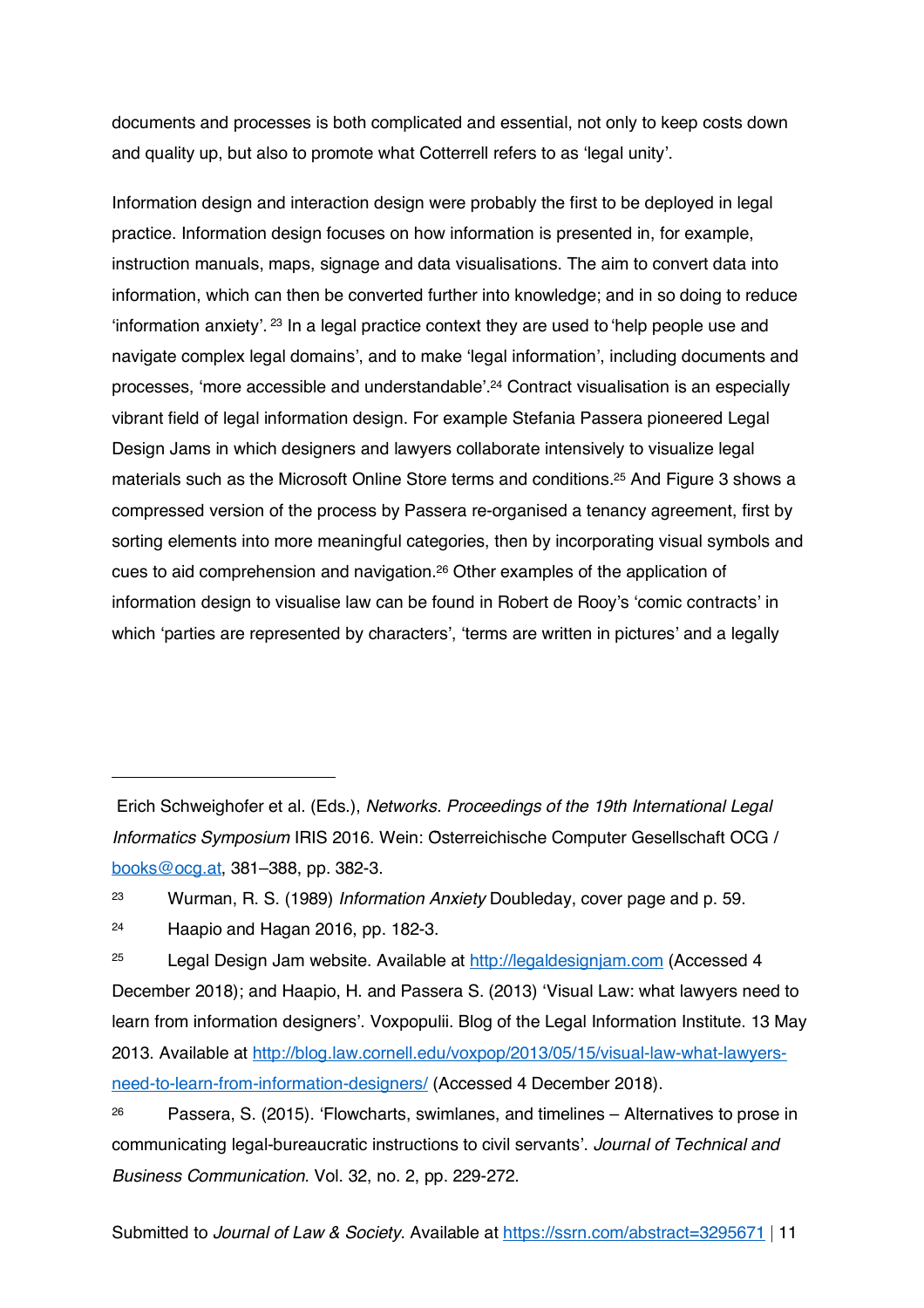binding contract is formed when parties sign the comic itself<sup>27</sup>; the Creative Commons project which allows authors to communicate the terms under which they license their work using a few simple icons;<sup>28</sup> Rightsinfo.org, established by barrister Adam Wagner to produce accessible visual communications about human rights; <sup>29</sup> and the 2013 Good Law initiative of the UK Office of the Parliamentary Counsel and Cabinet Office; <sup>30</sup> a Legal Design lab project on wayfinding in courts<sup>31</sup>; and Law Bore, an online help students navigate the legal world.<sup>32</sup>



<sup>27</sup> Creative Contracts. Available at https://creative-contracts.com (Accessed 4 December 2018). See also Camilla Basch-Anderson's Comicbook Contracts project site. Available at https://www.comicbookcontracts.com (Accessed 4 December 2018).

28 Available at http://creativecommons.org/licenses (Accessed on 4 December 2018).

 $\overline{a}$ 

<sup>30</sup> Office of the Parliamentary Counsel and Cabinet Office (2013) When laws become too complex. See also Curlotti, M. and McCreath, E. (2012) 'Enhancing the Visualization of Law'. Paper presented at the 2012 Law via the Internet Twentieth Anniversary Conference, Cornell University, October 9, 2012. (Peer reviewed paper). Available at SSRN: https://ssrn.com/abstract=2160614.

<sup>31</sup> Hagan, M. (2018) '8 ideas for better court wayfinding**'** Open Law Lab. Blog. 27 June 2018 Available at http://www.openlawlab.com/2018/06/27/8-ideas-for-better-courtwayfinding/ Accessed 4 December 2018. See also the Nu Law Lab Redesigning the Housing Court project Available at http://www.nulawlab.org/view/redesigning-housing-court (Accessed 4 December 2018).

Available at https://Lawbore.net Accessed 4 December 2018.

<sup>29</sup> Available at https://rightsinfo.org (Accessed 4 December 2018).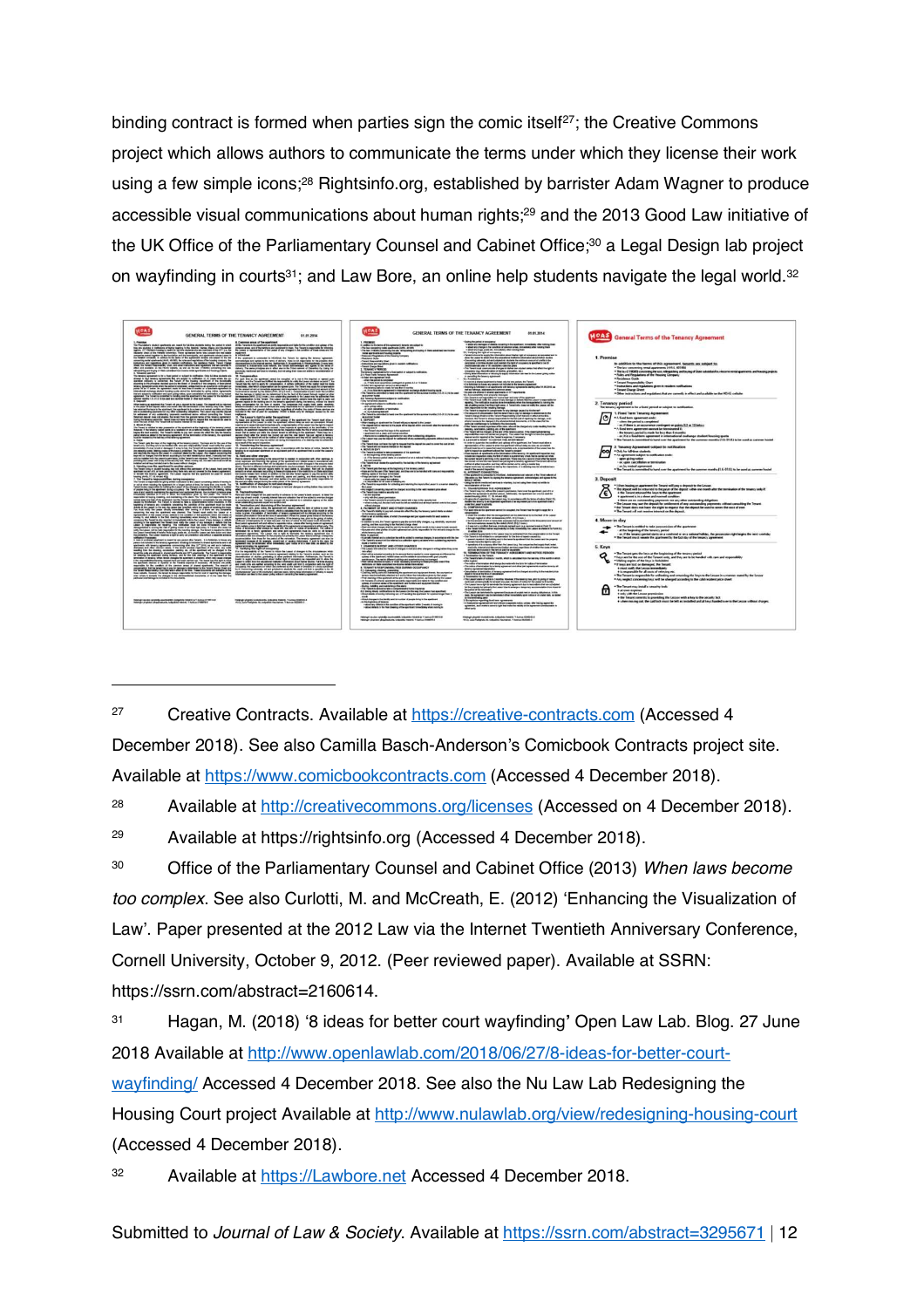Figure 3: Extracts from an original (left) restructured (centre) and visually redesigned and restructured (right) tenancy agreement from Passera (2015) © 2013 Stefania Passera. Reproduced with permission.

Secondly, 'legaltech' is increasingly deployed in legal practice to increase private profit, widen access to justice or sharpen the implementation of criminal justice. Here hard and soft information technology are design to distribute and, using artificial intelligence, to automate, legal services. For example, legal bot Law Pàdí is a Nigerian 'automated legal assistant' which aims to give 'clear and easy-to-understand answers, cutting through legal jargon', one of many such projects showcased or supported by the Hague Institute for Innovation of Law. <sup>33</sup> Another example is the crowd-sourced Learned Hands project from the Legal Design Lab which asks lawyers to apply labels to legal issues appearing in online descriptions of problems, and in self-help resources produced by courts and other legal organisations. The labels will then be used to train machine learning models to see if they might be able to produce more useful automated legal advice.<sup>34</sup> From a critical, juristic, perspective it is important to emphasise that information technology, and artificial intelligence in particular, can itself sustain or introduce bias and inequality. For example, ProPublica discovered in 2016 that the software used to predict future criminality as a factor when determining sentences and bail bonds across the United States is built around algorithms which have been shown to be not only unreliable predictors of criminality, but also systematically biased against people of colour.<sup>35</sup>

Experienced legal design practitioners such as Helena Haapio are beginning to look for ways in which the legal practice can learn not only from design technology and techniques, but also from wider design practices. For example, together with Hagan, Haapio advocates the development and sharing by lawyers of 'design patterns'—that is, 'reusable models of a solution to a commonly occurring problem' akin to those routinely used by architects, interaction designers and software 'to promote high quality, efficient, and consistent work,

<sup>33</sup> Law Padi website Available at https://lawpadi.com/ (Accessed 4 December 2018); Hague Institute for Innovation of Law website available at https://www.hiil.org/ (Accessed 4 December 2018).

<sup>34</sup> Available at https://learnedhands.law.stanford.edu (Accessed 4 December 2018).

<sup>35</sup> Angwin, J., Larson, J., Mattu, S. and Kirchner, L. (2016)

<sup>&#</sup>x27;Machine Bias'. May 23, 2016. Propublica. Available at

https://www.propublica.org/article/machine-bias-risk-assessments-in-criminal-sentencing (Accessed 4 December 2018).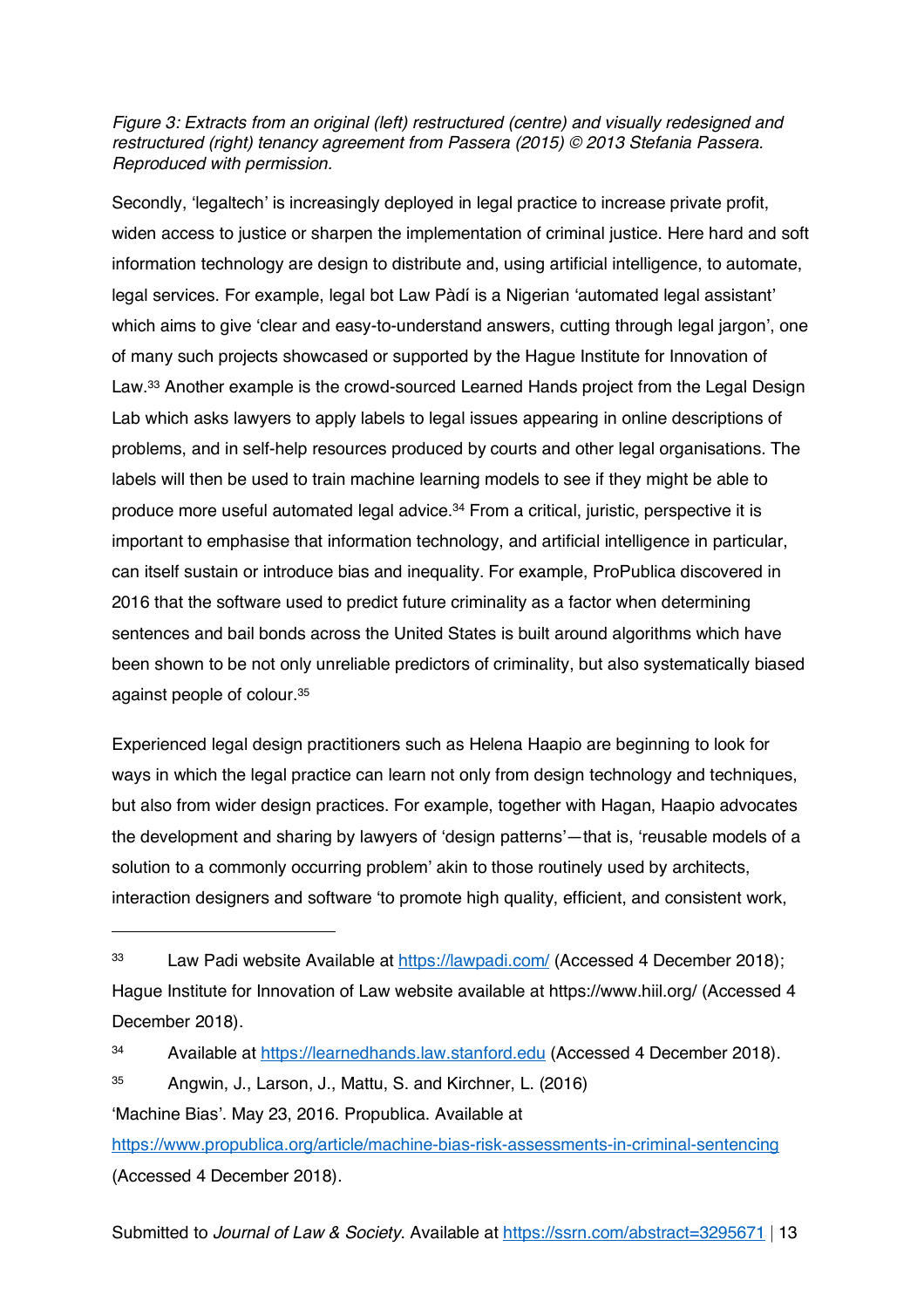and a lingua franca among collaborators coming from different domains.'<sup>36</sup> In juristic terms we can see this as an effort to produce unity of legal practice to complement and support legal unity.

Whatever aspect of legal practice is in question, design choices must first and foremost be tailored to accommodate the needs and abilities of the user. More specifically, as Edward Tufte observes, information design is supposed to transfer power to the user by enabling them to 'select…narrate, recast and personalize' information. <sup>37</sup> For example, the 'infamous hanging chads' that besmirched the 2000 US presidential election was 'a consequence of bad design': the font size of ballot paper was enlarged to aid elderly voters, which pushed the ballot into a confusing 'two-page, "butterfly" format'. Despite a detailed report prepared by the American Institute of Graphic Arts (AIGA) setting out how to use principles of information design to improve ballot papers in federal elections, 'ballot designs have hardly improved since'.<sup>38</sup> Such design failures offer valuable warnings to all legal designers. Information and interaction design are, at a global level, deeply embedded in the modernist principles of *gestalt* psychology originating in Germany in the early  $20<sup>th</sup>$  century. The nature of these principles can be gleaned from these entries from an influential design encyclopaedia: 'usability of a system is improved when similar parts are expressed in similar ways'; as the 'flexibility of a system increases [its usability] decreases'; hierarchy is 'the simplest structure for visualizing and understanding complexity'; and 'mental [models] developed from experience' determine how '[p]eople understand and interact with systems and environments.'<sup>39</sup> Indeed much of information design centres on Richard Saul Wurman's observation that there are only five methods by which to organise information—namely, by

<sup>36</sup> Haapio and Hagan 2016, p. 83.

 $\overline{a}$ 

<sup>37</sup> Tufte, E. (1990) *Envisioning Information* Graphics Press pp. 34 and 50.

<sup>38</sup> Mestel, Spenser (2018) 'The high stakes of voter ballot design' AIGA Eye on Design. 5 November 2018. Available at https://eyeondesign.aiga.org/the-high-stakes-of-voter-ballotdesign/?mc\_cid=5b4b82ef3b&mc\_eid=c12ee8fe37 (Accessed 4 December 2018); and US Election Assistance Commission (2007) Effective Designs for the Administration of Federal Elections (Ballot Design). EAC. Available at

https://www.eac.gov/assets/1/1/EAC\_Effective\_Election\_Design.pdf (Accessed 4 December 2018).

<sup>39</sup> Lidwell, W, Holden, K and Butler J (2010) Universal Principles of Design pp. 56, 122 and 154.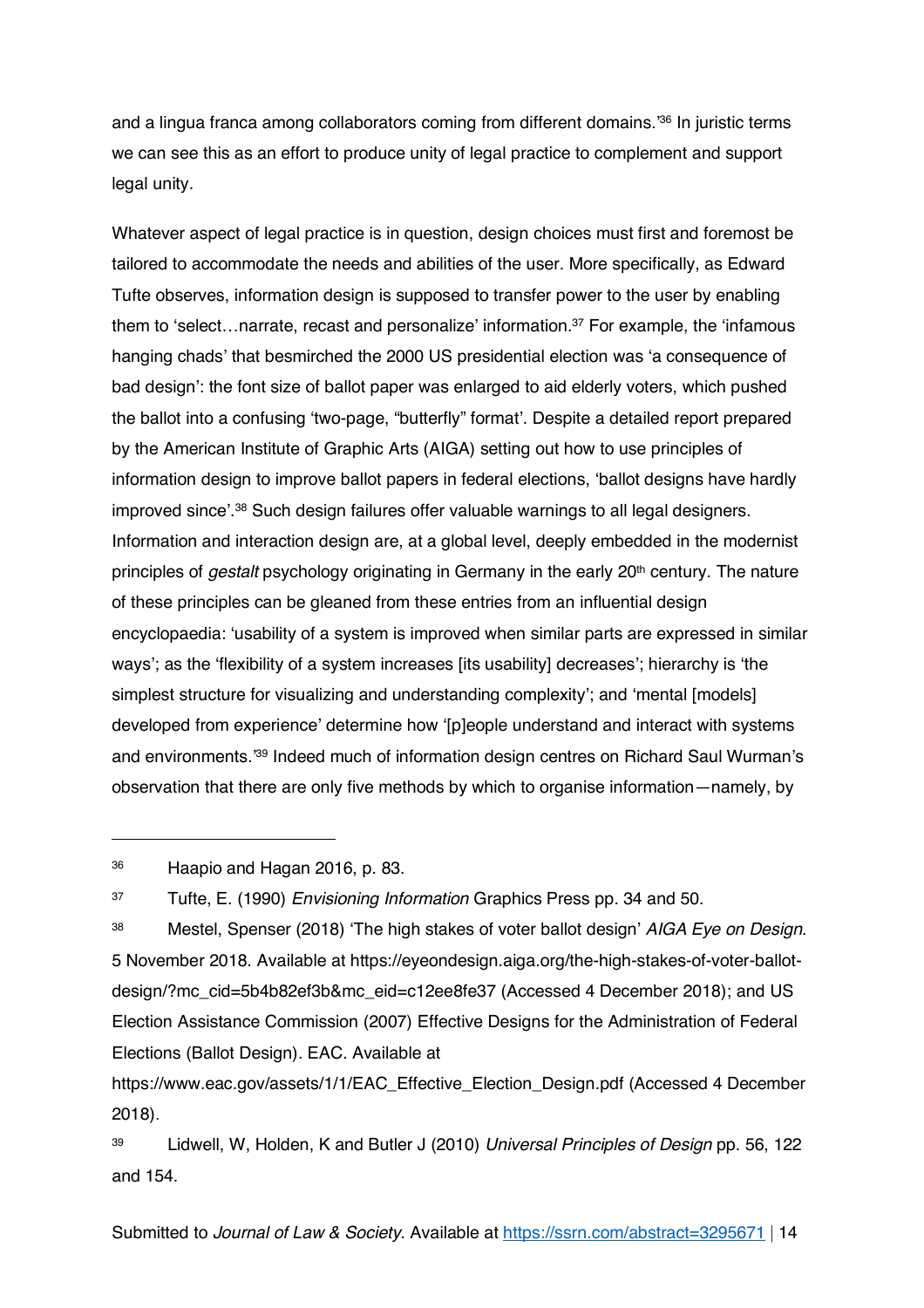category, time, location, alphabet, or continuum; and that the designerly skill lies in choosing the method that is most suited to communicating the information in question and rendering it in accessible visual and/or tangible form. <sup>40</sup> But communication 'is a volatile process, wherein misinterpretations cannot be entirely avoided.' 'Miscommunication' originates in 'the assumption that people will understand us' because the language we have chosen to use is somehow 'universal' or 'objective'. Such '[a]ssumptions of objectivity and universality' are embedded in the 'modernist design principles as they are taught in Western design education.'<sup>41</sup> They result in alienation, confusion, offence and error. So, just as we see an increasing commitment decolonise the law school curriculum, rendering it relevant to and respectful of all,<sup>42</sup> so there must be an ongoing commitment to continuously decolonise legal design. An example of good practice comes from Lakshmi Murthy, leader of Vikalp Design, who co-designs public information materials with and for illiterate and low-literate rural communities in India. Traditional rural visual vocabularies are both rich and distinct from urban visual vocabularies. In order to reduce the chance of miscommunication, Murthy asks end users themselves to create any images used in their information materials (Figure 4). 43



<sup>40</sup> Nathan Shedroff 'Information interaction design: a unified field theory of design' in R. Jacobsen (ed.) Information Design (MIT Press 1999) 270-1.

<sup>41</sup> Pater 2016 p. 3.

 $\overline{a}$ 

42 See for example 'Decolonising law school curricula' an ongoing project led by Suhraiya Jivraj and originating at Kent Law School.

43 Codesign (2012) 'For the people. By the people' in *Dekho: Conversations on design* in India, 80-101. See also Vikalp Design website Available at http://www.vikalpdesign.com (Accessed 4 December 2018)..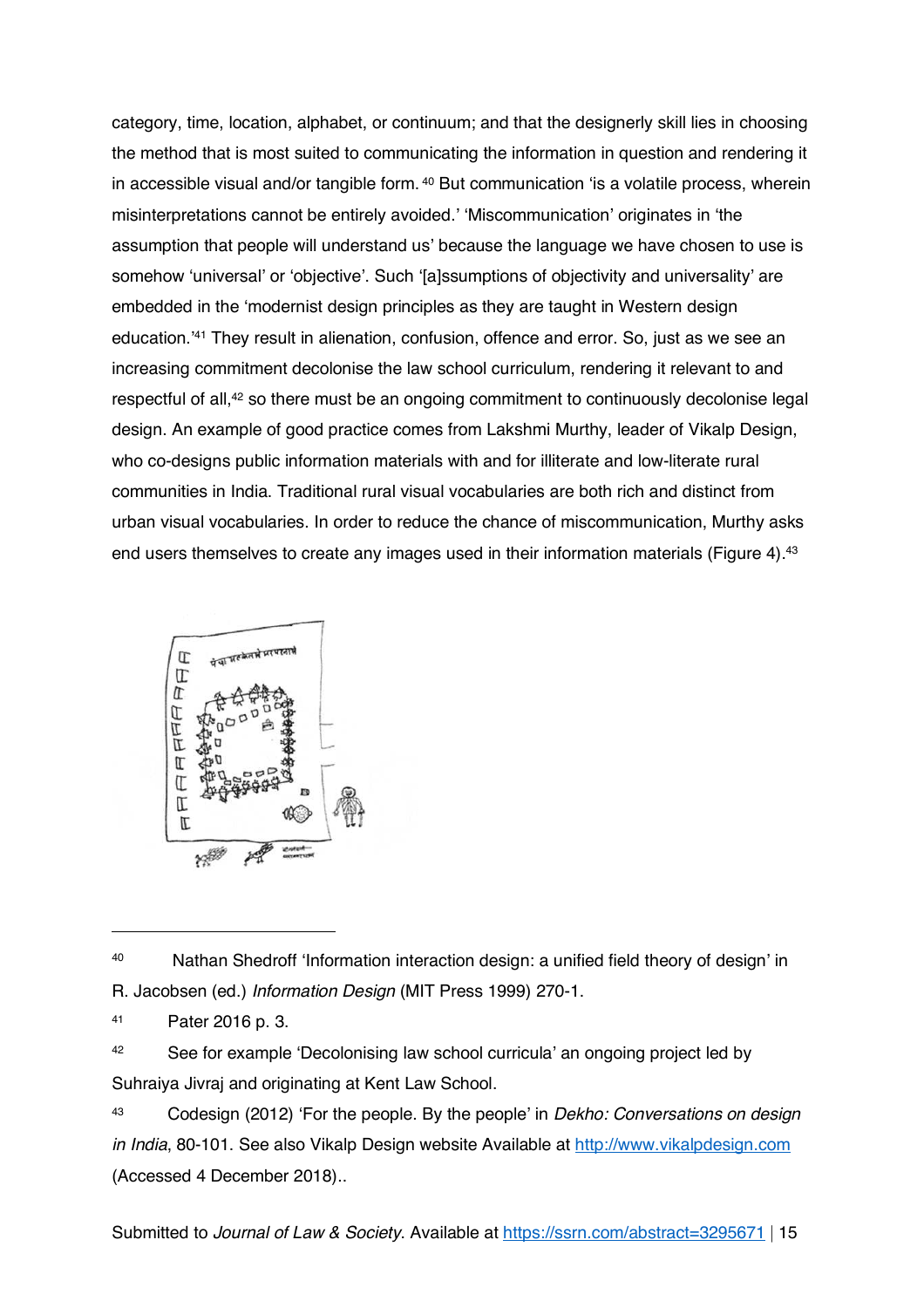Figure 4: Representation created by a villager for inclusion in publication on the Panchayati Raj system of local government. © 2005. Lakshmi Murthy. Reproduced with permission.

From a critical perspective legal designers must ask: To what extent do the 'universal' principles of design, or the specific ways in which they are enacted by designers, serve to introduce, reinforce or leave unchallenged biases and inequalities? This is a question that those working in the field of legal activism tend to be especially good at addressing.

#### **Design for legal activism**

 $\overline{a}$ 

By 'legal activism' I mean to refer to civic efforts to change, or raise awareness of, legal phenomena, including of what the law says and how it is implemented. There are many ways to trigger change—propaganda, persuasion and penalty to name a few—each of which is more likely to succeed if it is consciously designed.<sup>44</sup> But there is nothing inherently 'good' about design. From the swastika to the atomic bomb, design has facilitated all too much bad change; and often the good and bad are inextricably interwoven. For example, an infamous diagram detailing how to maximise the number of people to be carried in the slave ship Brookes without breaching the provisions of the Regulated Slave Trade Act 1788 also proved invaluable to abolitionists.<sup>45</sup> Always, but especially in relation legal activism, design itself is political—it not only either 'serves or subverts the status quo', but is also the result of the 'values and assumptions in which it was created' and the 'ideologies behind it'.<sup>46</sup> Since the 1960s designers have periodically issued First Things First manifestos calling for designers to take more responsibility for their practice, and to work for 'worthy' causes such by addressing 'environmental, social and cultural crises'; enhancing 'education, medicine, privacy and digital security…journalism… and humanitarian aid'; 'transform[ing]' economic and financial systems and 'reinforce[ing]' human rights.<sup>47</sup> An ever more nuanced critical

45 Available at http://www.bl.uk/learning/timeline/item106661.html (Accessed 4 December 2018).

<sup>46</sup> Pater, R. (2016)The Politics of Design: a (not so) global manual for visual communication. Amsterdam: BIS, p. 2. Quoting Tony Fry.

<sup>47</sup> First Things First Manifesto (1963) drafted by Ken Garland and delivered at the Institute of Contemporary Arts Available at http://kengarland.co.uk/KG-published-writing/first-

Submitted to *Journal of Law & Society*. Available at https://ssrn.com/abstract=3295671 | 16

<sup>44</sup> Dunne, A. and Raby, F. (2014) Speculative everything: Design, fiction, and social dreaming London: MIT Press, p. 160.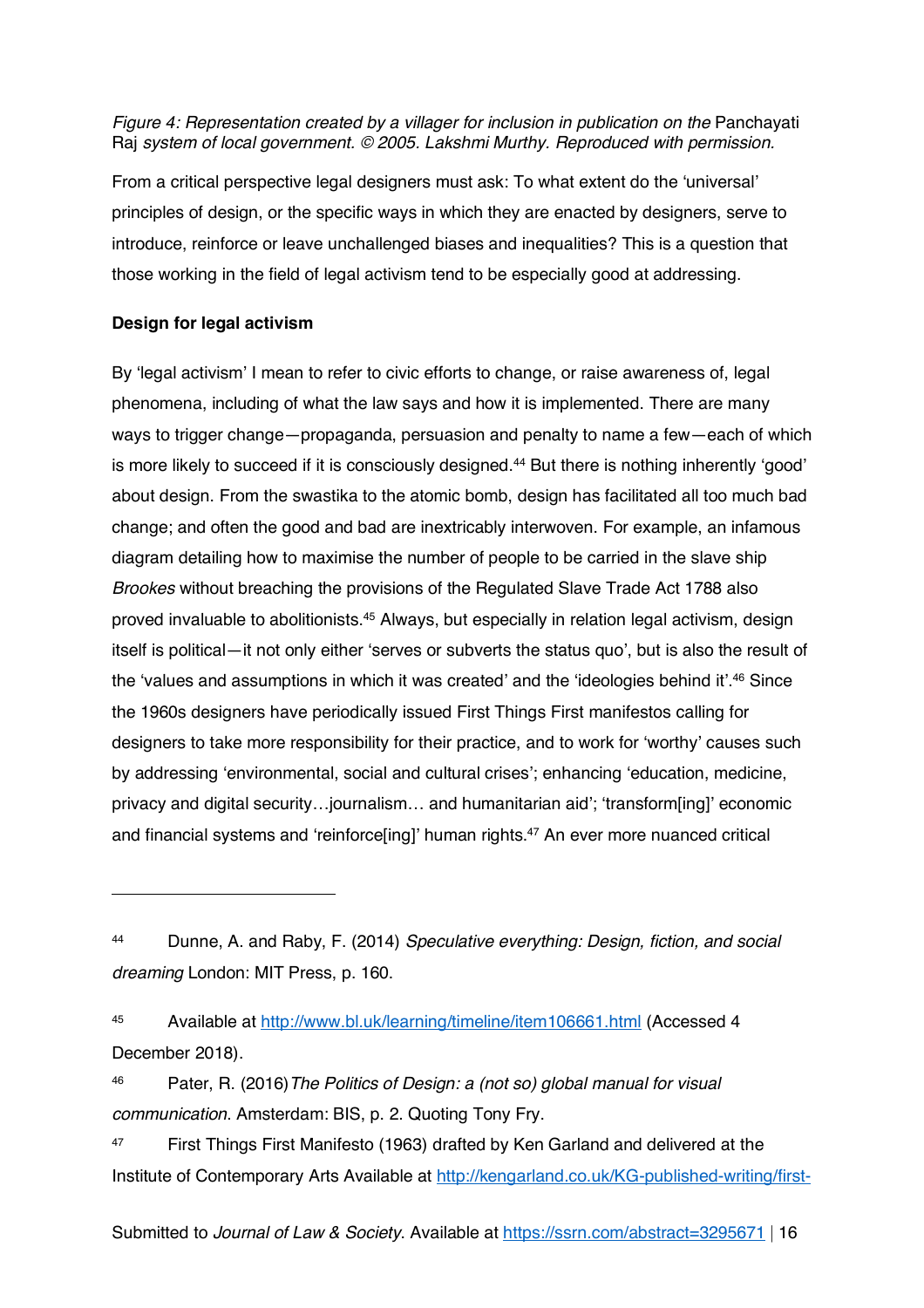awareness of design's always political, always contingent, nature continues to evolve among designers. For example, it permeated a recent exhibit at London's Design Museum exploring the contribution to activism generally of graphic design–placards, magazine covers, data visualisations and so on.<sup>48</sup> At the same time, the exhibit included a large poster reading 'SLOGANS IN NICE TYPEFACES WONT SAVE HUMAN RACES', emphasising the limits of design as a tool for change; while 40 exhibiting designers became activists against the Design Museum itself, removing their work from the premises in response to the hosting 'a private event linked to the arms industry'.<sup>49</sup> In this space I choose to focus on those instances of legal design for activism where the designerly aspects are relatively uncomplicated, and/or where designerly ways are expressly directed towards avoiding, exposing and remedying biases and inequalities .

The Centre for Urban Pedagogy, a not-for-profit organisation based in New York, City that uses design to 'demystify the urban policy and planning issues that impact … communities, so that more individuals can better participate in shaping them'. It uses design-based methods to help members of the public, including school children, to identify, explore and communicate about key legal issues such as the rights of domestic workers, street vendors and tenants; and the trade-offs involved in urban planning. Each year it issues a call for civil society groups to bid for a 'complex policy issue' to be the subject of a 'collaborative design process', resulting in an engaging and accessible guide for distribution to 'people who need

things-first ; First Things First 2000 published by Adbusters, Eye Magazine, Émigré and others. Available at http://www.eyemagazine.com/feature/article/first-things-first-manifesto-2000; and First Things First 2014 initiated by Cole Peters Available at http://firstthingsfirst2014.org (Accessed 4 December 2018). See also Holleran, S. (2018) 'Designing the real deal' Design Observer (August 8 2018). Available at

 $\overline{a}$ 

https://designobserver.com/feature/designing-the-real-deal/39962 (Accessed 4 December 2018).

<sup>48</sup> Hope to Nope: Graphics and politics 2008-2018. Exhibition. 28 March to 12 August 2018. Design Museum.

<sup>49</sup> Brown, M. (2018) 'Design Museum challenged over private "arms industry" event'. 24 July 2018. The Guardian. Accessed 7 November 2018. Available at https://www.theguardian.com/artanddesign/2018/jul/24/design-museum-challenged--armsindustry-event (Accessed 4 December 2018).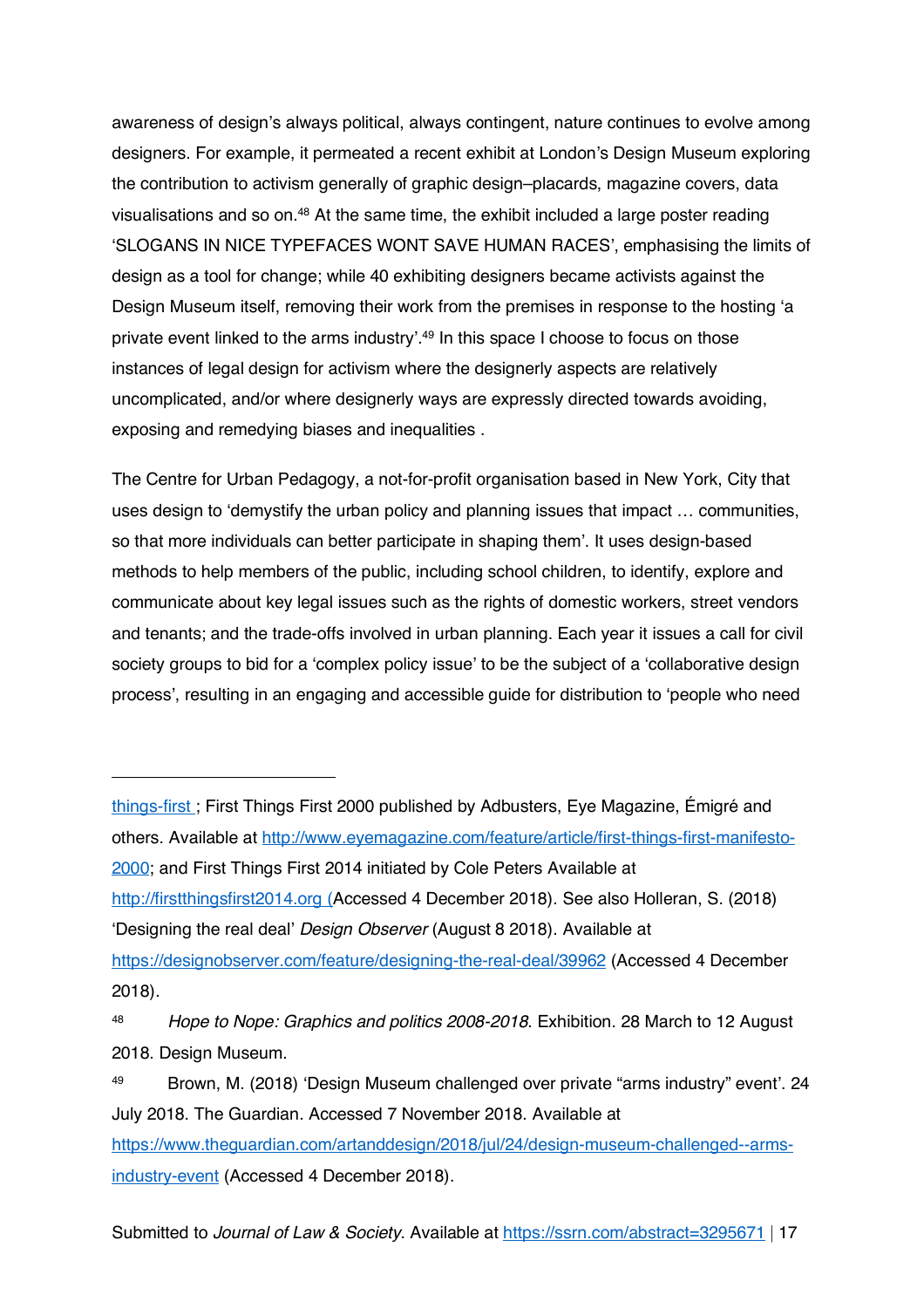to know, people who want to know and people who like design'.<sup>50</sup> For example, Figure 5 is an extract from Vendor Power! which uses a visual language similar to that of airplane safety cards to explain to street vendors what their rights are. Like some of the information design examples in the preceding section, it dramatically widens accessibility by prioritising images, in this case supported by multi-lingual text.



Figure 5: Extract from Vendor Power! a collaboration of the Center for Urban Pedagogy, Street Vendor Project, and designer Candy Chang. © the Center for Urban Pedagogy (CUP), 2018. Reproduced with permission. The poster uses simple graphics and minimal text — in the five languages most commonly spoken among NYC's vendors — to decode the rules and regulations for New York City's street vendors. Street Vendor Project has distributed thousands of copies to its members, and other organizations that deal with street vendor issues are using them, too.

Likewise, the Cypriot Puzzle is a small cross-disciplinary group devoted to provoking and facilitating Cypriots to engage critically with issues and processes surrounding the status of Cyprus as a divided island. 'Rather than giving out 600-page manifestos and reports we prefer to use videos, infographics and other multimedia to provide people with attractive, holistic, and – as far as possible – objective information.' The group has produced a range of animations on topics such as the legal structure of the proposed bizonal, bicommunal

<sup>50</sup> Centre for Urban Pedagogy Website. Available at

http://welcometocup.org/Projects/MakingPolicyPublic (Accessed 4 December 2018).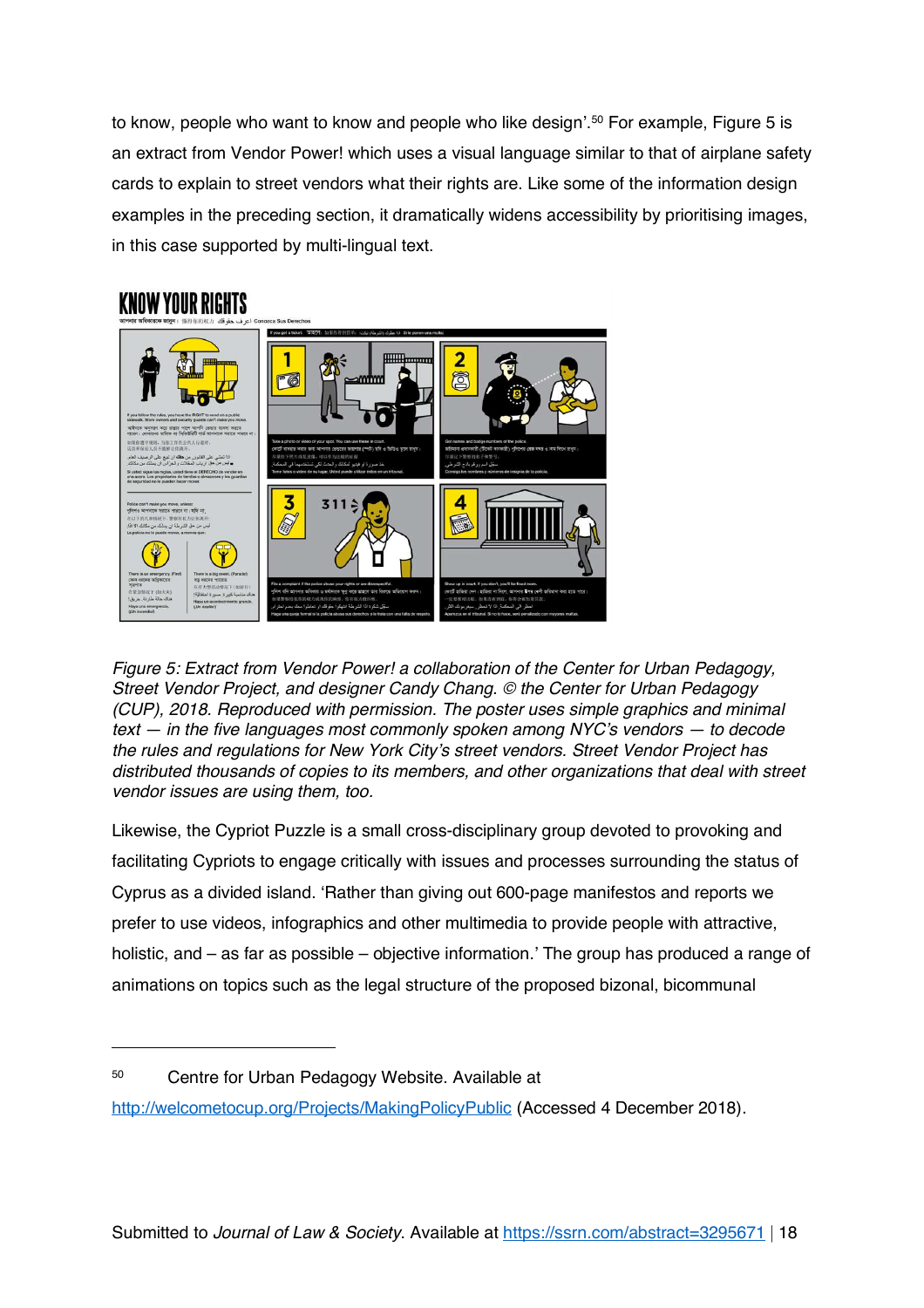federation around which negotiations between the predominantly Turkish Cypriot north and predominantly Greek Cypriot south are ongoing. <sup>51</sup> Visual methods have also at times been central to the development of the group's shared understanding of the legal issues. For example, in the multi-disciplinary process of creating videos 'whole walls were filled' with data and images, providing a common visual plane on which concepts and empirical evidence could be shared, critiqued and tested. However visual communication does not have the same effect on all audiences. For example, although extensive research underpins each output, they have found that 'the older generation makes fun of the necessity of visualisation for the youth…[and] feels that there is some seriousness lacking in our project.'<sup>52</sup>

Such reservations are likely to recede over time, especially given the now widespread recognition of the value of designerly ways in activist organisations such as Forensic Architecture. There lawyers work with architects, artists, filmmakers, software developers, investigative journalists, archaeologists and scientists to generate and communicate evidence for national and international legal proceedings. A distinctive feature of their recent practice has been the training and involvement of communities in evidence collection,<sup>53</sup> very much in the spirit of co-design. Originally known as participatory design, co-design originated among software designers in Scandinavia in the 1980s, and went on to inform social and innovation designers such as Ezio Manzini. The role of 'expert' designers in this context is to create strategies for change-making by provoking and facilitating non-experts to become 'diffuse' designers and to approach their own field of expertise in 'design mode'.<sup>54</sup> '[P]articipatory design recognises that designing is not neutral'. It 'involves making decisions about who is invited to participate, how participation is enabled, which tools are used, and how the outcomes of such an activity shape what goes forward.' So 'a range of people are invited to become active participants in the innovation journey and have access to the tools

<sup>51</sup> Cypriot Puzzle website. Available at http://www.thecypriotpuzzle.org/about/ (Accessed 4 December 2018).

<sup>52</sup> Interview, Andromachi Sophocleous, Nicosia, 21 June 2016.

 $\overline{a}$ 

<sup>53</sup> Forensic Architecture 'The Destruction of Yazidi Heritage'. Exhibited as 'Maps of Defiance', representing the UK at the London Design Biennale 2018. Available at https://www.forensic-architecture.org/case/destruction-yazidi-heritage/ (Accessed 4 December 2018).

54 Manzini, E. (2015) Design, when everybody designs. London: MIT Press, p. 77.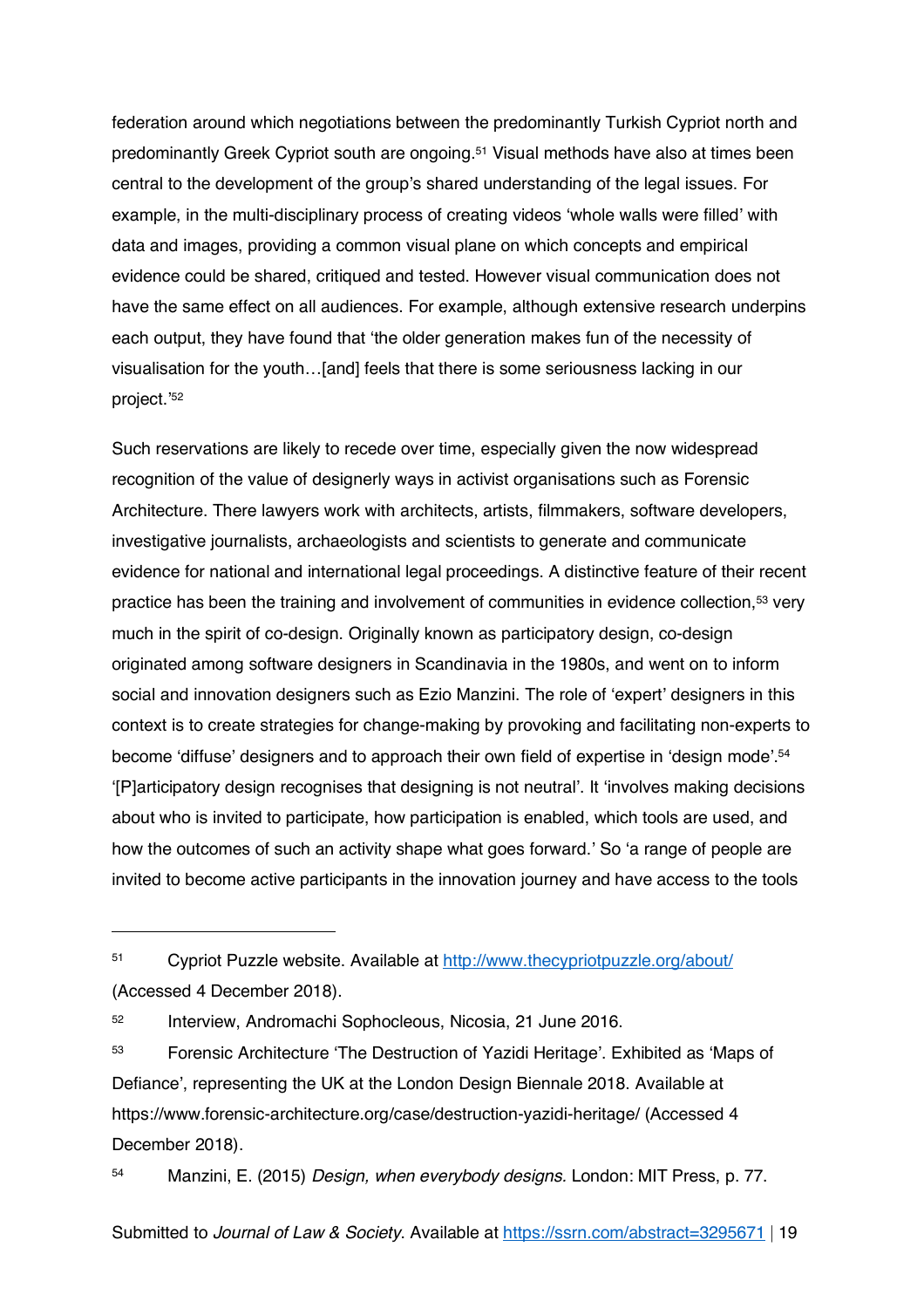that experts use'—to become 'co-researchers and co-designers exploring and defining the issue, and generating and prototyping ideas.'<sup>55</sup> As will be seen, co-design is also a feature of a third field of legal design practice: policy-making.

#### **Design for policy making**

 $\overline{a}$ 

Design has long played a role in public policy implementation—from the 'legal architecture' of prisons and courtrooms; <sup>56</sup> to the adjusting of road markings to change driving habits; to the 'crime-proofing' of everyday products and built environments through 'design against crime' initiatives<sup>57</sup>. From a critical perspective, such efforts become controversial when they attempt to exert subtle pre-emptive social control. For example, Gordan Savičić and Selena Savić have highlighted 'unpleasant design' which use spikes and awkwardly oriented surfaces to render public spaces unusable by rough sleepers (and the guerrilla tactics that may defuse them). 58

In this section I want to highlight how designerly ways can be deployed in policy making.<sup>59</sup> In her increasingly influential celebration of the 'entrepreneurial state', Mariana Mazuccato notes that public sector investment tends automatically to be miss-classified as unproductive 'expenditure', despite being often as innovative and productive as anything the private sector undertakes.<sup>60</sup> Certainly there has been a clear move in recent years towards a more proactive, innovation-oriented stance in policy-making circles.

<sup>55</sup> Kimbell, L. (2015) Applying design approaches to policy making: Discovering PolicyLab Brighton: Brighton University, p. 64.

<sup>56</sup> Mulcahy, L. (2011) Legal Architecture Routledge.

<sup>57</sup> Ekblom, P. (2011) 'Happy returns: ideas brought back from situational crime prevention's exploration of design against crime' in Tilley, N. ed. The Reasoning Criminologist: Essays in Honour of Ronald V. Clarke. Routledge, pp. 38-49; Davey, C., Wootton, A., Cooper, R. and Press, M. (2005) 'Design Against Crime: Extending the Reach of Crime Prevention through Environmental Design' 18 Secur J 39.

<sup>58</sup> 'Unpleasant Design & Hostile Urban Architecture' 99% Invisible Episode 219 https://99percentinvisible.org/episode/unpleasant-design-hostile-urban-architecture/

<sup>59</sup> See Bason, C. ed. (2014) Design for Policy Routledge.

<sup>60</sup> Mazzucato, M. (2015) The Entrepreneurial State: Debunking public v. private sector myths Pubic Affairs. New York.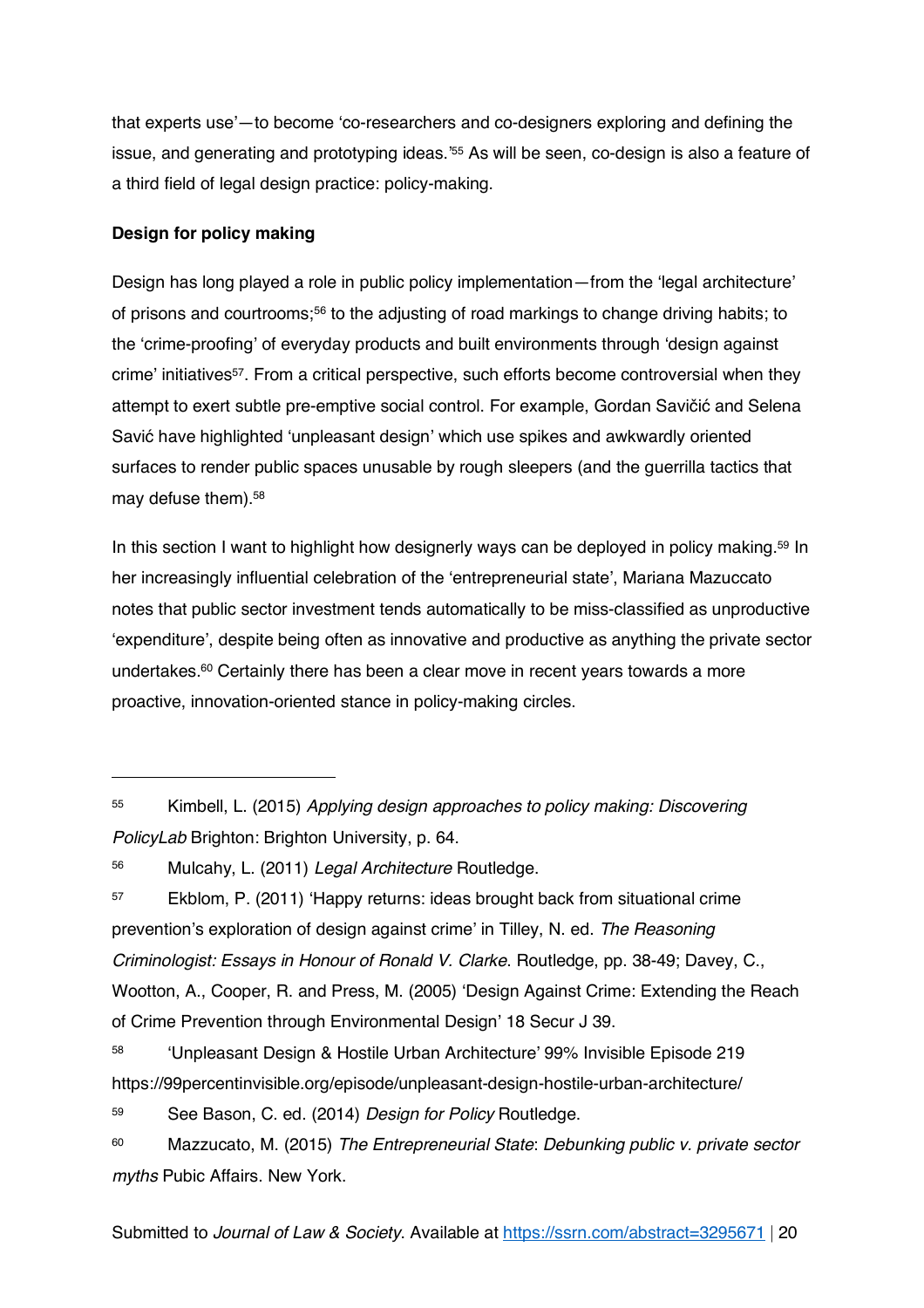'The policy profession is shifting from being hierarchical and closed to being networked and open.'<sup>61</sup> Design-driven policy innovation units are both a cause and an effect of this shift. For example, the first such unit, MindLab was set up in 2002 as a cross-ministry advisor owned by the Danish Government and was widely regarded as the most influential of its kind, even as it was over-taken by the new Disruption Task Force and closed down in 2018. Over time, MindLab 'evolved from designing solutions to civic problems to ingraining experimentation and risk-taking across government…teaching thousands of public servants to think like innovators [to] unlock unprecedented productivity.' <sup>62</sup> Likewise, Policy Lab was established within the UK Cabinet Office to engage civil servants in design-based policy making methods as part of the wider Open Policy Making agenda and uses design-based methods to create 'occasions and spaces in which people from inside and outside of government are able to participate in new [networked and open] ways in the activity of policy making.'<sup>63</sup> At an international level, UNDP Innovation, operating with direct funding from the Government of Denmark, combines principles of contemporary design (such as centring the user) with principles of contemporary development work (such as building for sustainability and doing no harm). <sup>64</sup> NESTA reportedly estimated in 2015 that 100 such policy innovation labs existed worldwide.<sup>65</sup>

Policy innovation labs tend to promote experimentation. For example, the World Bank's World Development Report 2015 refers in some detail to the Problem-Driven Iterative Adaptation model which values 'authorizing environments that encourage experimentation, positive deviance', and the repeated use of the question 'why' as a tool.<sup>66</sup> Sometimes experimentation is primarily conceptual. For example, 'frame innovation' is used to resolve

<sup>61</sup> Kimbell 2015 p. 60.

 $\overline{a}$ 

<sup>62</sup> 'How Denmark lost its MindLab: the inside story'. apolitical. June 5 2018. Available at https://apolitical.co/solution\_article/how-denmark-lost-its-mindlab-the-inside-story (Accessed 4 December 2018).

 $63$  Kimbell 2015 pp. 3 and 60.

<sup>64</sup> UNDP Innovation Facility (2018) Moon Shots & Puddle Jumps - Innovation for the Sustainable Development Goals. New York: UNDP.

<sup>65</sup> Kimbell 2015 p. 3.

<sup>66</sup> World Bank 2015 pp. 17, 21, 182 and 199. See also Andrews, M., Pritchett, L. and Woolcock, M. (2013) 'Escaping Capability Traps through Problem-Driven Iterative Adaptation (PDIA).' 51 World Development 234-44.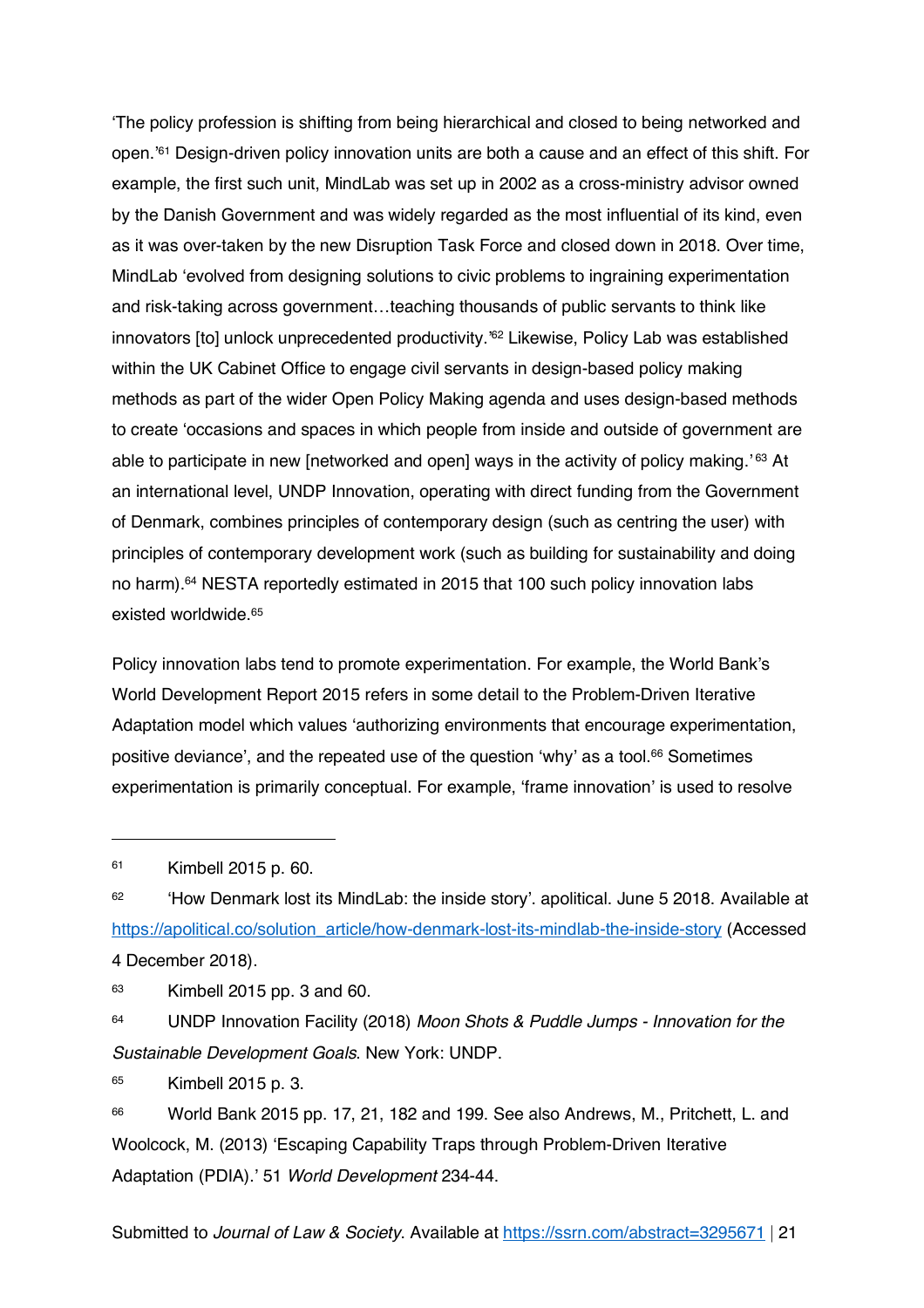such 'open, complex and networked' issues—referred to by Richard Buchanan as 'wicked problems'.<sup>67</sup> Policy makers are encouraged to repeatedly 'zoom in and out' between a problem and its context until an alternative 'frame' for the problem becomes apparent. Such a frame, to be formulated in the pattern 'If…as if…then', is intended to offer a 'bridge' to a new approach.<sup>68</sup> Policy innovation labs tend to be informed by participatory design, and in the spirit of openness their methods are often in accessible format.<sup>69</sup>

Some techniques are more concrete, focusing on making propositions visible and tangible. For example, 'evidence safaris' require that 'everyone involved in a project look at all the data, evidence and knowledge surrounding a policy issue', while 'journey mapping' see policy makers plot the experience of those who use their services in order to 'understand the interactions and touch points that people have regardless of department or policy boundaries'.<sup>70</sup> An ethnographic study by Lucy Kimbell's offers a deep insight into such practices at Policy Lab. She notes the extension and embedding of existing government prototyping practices, in particular by emphasising their exploratory potential, and by making prototypes visible and tangible (Figure 6). New policies have traditionally been piloted (or rolled out in full) based on research-based (or even instinctual) propositions. Prototypes can be inserted as an intermediary stage between proposition and pilot/roll-out for developing observation-based insights. For example, one Policy Lab project, completed with the Home Office and Surrey and Sussex Police, saw participants making visible and tangible their ideas about supporting people through the Criminal Justice System in simple, rough cardboard models; another involved young people testing and improving a planned HMRC online, text message and postal communications strategy using paper prototypes. Kimbell observed that the collaborative processes of making an 'exploratory prototype' generated

 $\overline{a}$ 

<sup>68</sup> Dorst, K. (2015) Frame innovation: Create new thinking by design. London: MIT Press; and Dorst, K., Kaldor, L., Klippan, L. and Watson, R. (2016) Designing for the common good. Amsterdam: BIS Publishers.

69 See MindLab Methods page http://mind-lab.dk/en/methods; PolicyLab tool and techniques Slideshare https://www.slideshare.net/Openpolicymaking/policy-lab-hopps-oardpresentation; and NESTA 'Development Impact and You: Practical Tools to Trigger and Support Social Innovation'.Available at: https://diytoolkit.org (Accessed 4 December 2018). <sup>70</sup> Cabinet Office (2017) Open policy making toolkit. Available at https://www.gov.uk/guidance/open-policy-making-toolkit (Accessed 4 December 2018).

<sup>67</sup> Buchanan, R. (1992) 'Wicked problems in design thinking' 8(2) Design Issues 5–21.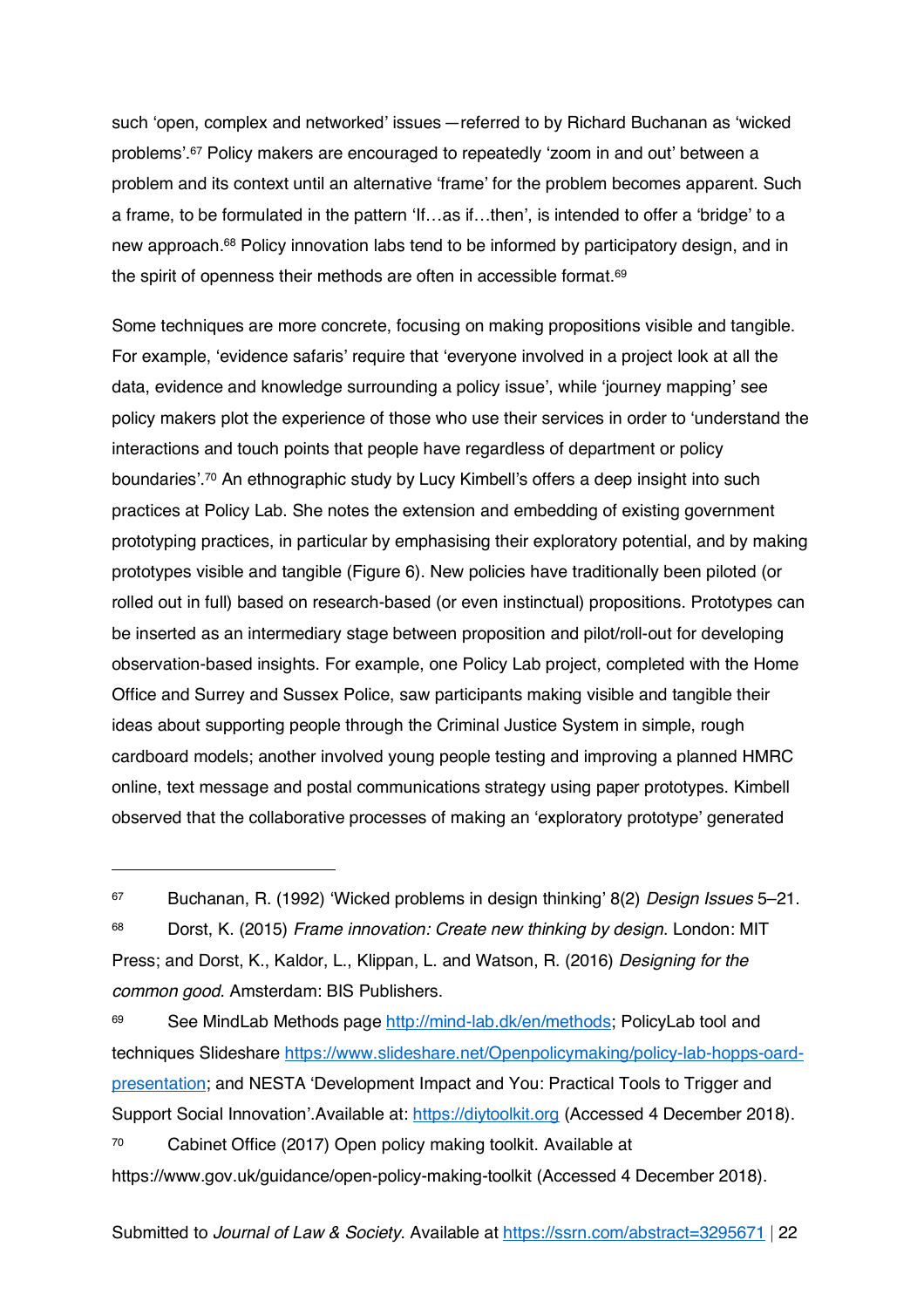both (visible and tangible) 'evidence about the plausibility of …a proposed solution' and 'new insights into the problem and new concepts to explore'. So prototyping 'continues to investigate a problem, while exploring solutions to it'.<sup>71</sup>



Figure 6: Illustration of table top prototyping by Holly Macdonald © Brighton University. 2015 Reproduced with permission.<sup>72</sup>

In the traditionally hierarchical, closed, concrete and high-pressure world of government policy making, it is possible for designerly ways to have a dramatic effect. UNDP Innovation wryly observed that 'the hype cycle of innovation has peaked in many industries', with many who claim to engage in it failing to understand the basics. 'But overall the sector is maturing and with it, the ambition to leverage innovation as a driver for systems-change and solid metrics to measure the impact of innovation.<sup>73</sup> From a critical perspective the question is whether designerly ways are resulting in policies, and policy making environments, that avoid, expose and remedy biases and inequalities.

#### **Design for legal research**

Legal research falls into two main categories: research for law and research into law. Likewise, design research includes research for design, and research into design. But because design processes and outputs are ways of understanding the world, we can also

<sup>71</sup> Kimbell 2015 p. 52-57.

<sup>72</sup> Kimbell 2015 p. 64.

<sup>73</sup> UNDP Innovation 2018 p. 9.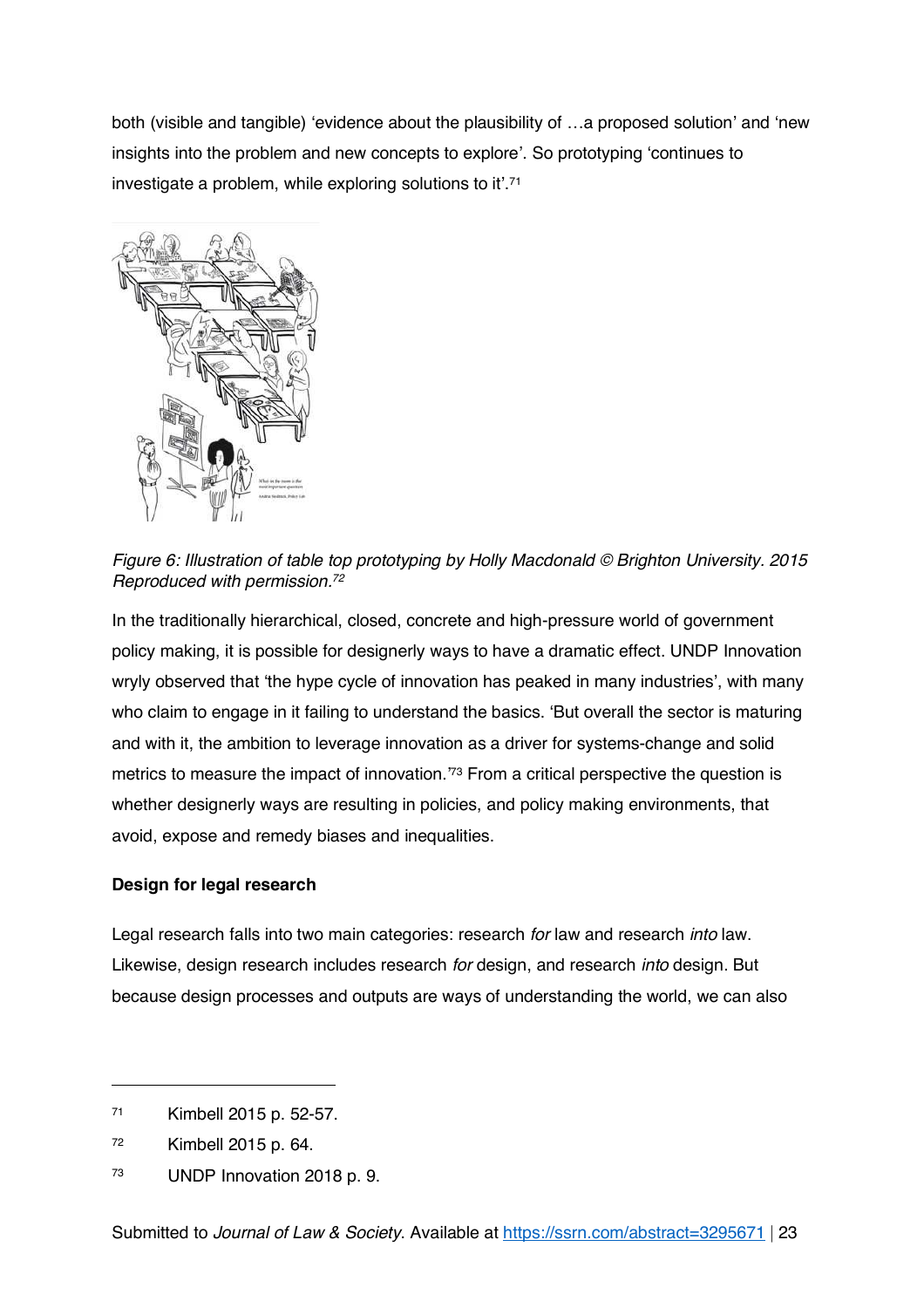speak of research *through* design.<sup>74</sup> This section focuses on how designerly ways might be applied in the context of academic legal research.

Roger Cotterrell has noted a 'permanent tension' at the heart of popular perceptions of legal expertise. On the one hand is the publicly-oriented idea of 'legal knowledge as a cultural, communal resource which the lawyer can tap into and interpret to the citizen'. On the other is a privately-oriented idea of legal expertise as knowledge of the 'obscure, technical "artificial reason" of law'.<sup>75</sup> That tension is perhaps at its most acute in the field of academic legal research, and at its most incongruous in the field of sociolegal research. Sociolegal researchers are distinguished by their commitment to 'consistently and permanently ...reinterpret law...as a social phenomenon';<sup>76</sup> but sociolegal research processes rarely reflect, let alone embody, a social orientation. So my ongoing investigation entitled 'Doing sociolegal research in design mode' begins with the, by now familiar, proposition that designerly ways (a commitment to communication, an emphasis on experimentation, and an ability to make things visible and tangible) can enhance legal researchers' abilities to address their concerns. But it goes further to consider whether sociolegal research done in what Manzini calls 'design mode' might be more social?

The most extensively elaborated element of that investigation thus far focuses on making things visible and tangible in models. Model making allows researchers to externalise ideas, such that they can be more effectively shared and critiqued; to prototype and test provisional ideas, and thereby to embrace contingency; and accessibly to communicate complexity. The decision to focus on models was in part a response to the findings of the ProtoPublics project led by Guy Julier and Lucy Kimbell.<sup>77</sup> Driven by the emergence of social design as a field of practice, that project aimed to 'clarify how a design-oriented approach complements and is distinct from other kinds of cross-disciplinary, co-produced research in relation to social issues.' Five interdisciplinary academic teams were brought together, each of which co-designed a social science sub-project using physical prototypes. For example, The Rules

 $\overline{a}$ 

77 Julier, G. and Kimbell, L. (2016) Co-producing social futures through design research. Brighton: University of Brighton.

<sup>74</sup> Frayling, C. (1993) Research in Art and Design 1:1 Royal College of Art Research Papers 1.

<sup>75</sup> Cotterrell 2018 p. 20

<sup>76</sup> Cotterrell, R. (1998) 'Why must legal ideas be interpreted sociologically?' 25:2 Journal of Law and Society 171-92, p.183.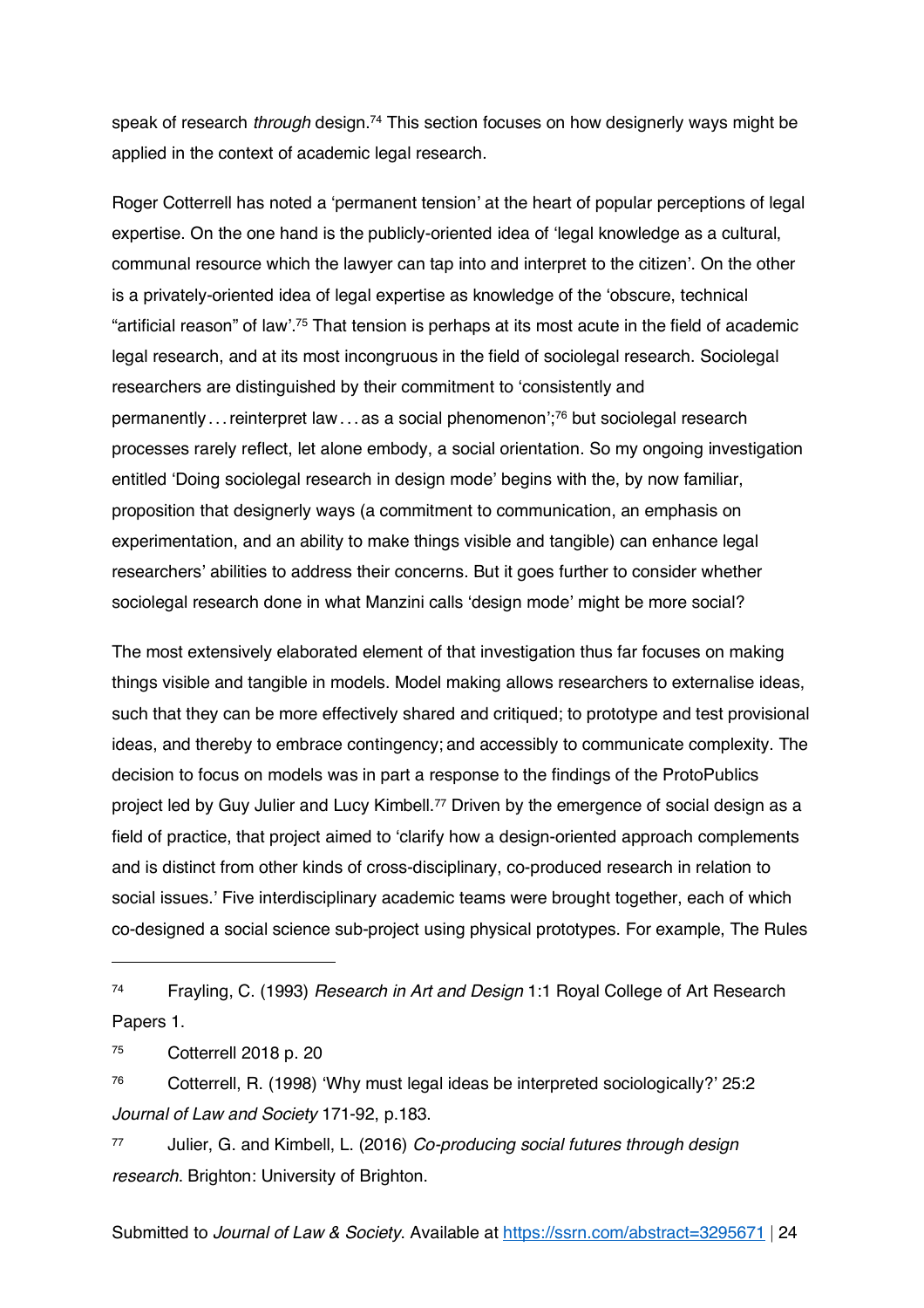of Thumb sub-project aimed to identify the rules governing hitching a lift and developed a 'Hitching Kit' game.<sup>78</sup> Participants 'didn't know each other', came from different disciplinary backgrounds, and 'had to create … trust in a very short time frame'. Their feedback exposed the value of model-making in the project: 'collaborative "doing" and "making"' enabled them 'to share information and perspectives, generate ideas and engage in sense-making together'. <sup>79</sup> So making things visible and tangible seems to create distinctly communal spaces of structured freedom.

The Sociolegal Model-making project built on this insight, engaging over 100 researchers experimenting with individual and collaborative model-making in relation to their ongoing research projects, supplemented with individual experimentation in relation to my ongoing research into the economic life of law in Cyprus; and were shared in real time on Twitter then converted into films and blogs posts. The experiments confirmed that sociolegal model making is productive for a wide range of researchers and topics. <sup>80</sup> For example, participants reported that one model-making experiment helped them: 'see connections' and gaps across their project; realise 'we should discuss our projects more, to learn more from each other'; 'reflect on alternative solutions'; 'express relatively unformed ideas'; 'sit back and analyse' the model, gaining 'reflexive insight'; and 'instinctually' to 'add elements' and only 'later...to see how they fit' with the wider project.

These findings informed my design of a set of easily downloadable and printable artefacts intended to provoke and facilitate any sociolegal researcher to engage in model-making. The primary artefacts are A Proposition, in which a call is made to sociolegal researchers to engage in model-making and A Guide, in which three modes of sociolegal model-making are explained (Figure 7). The three model-making modes are 'modular' model-making, in which building systems such as Lego are used primarily for the practical purpose of explaining a sociolegal project; 'found' model-making, in which stumbled-upon or curated items are used primarily for the critical purpose of generating new perspectives on a project; and 'bespoke' model making, in which artefacts are made, for example, from clay, primarily for the

<sup>78</sup> Available at https://protopublics.org/project-5/ (accessed 4 December 2018).

<sup>79</sup> Julier, G. and Kimbell, L. (2016) Co-producing social futures through design research. Brighton: University of Brighton, p. 24.

<sup>80</sup> Perry-Kessaris, A. Approaching the Econosociolegal. Blog. Available at https://econosociolegal.wordpress.com; Perry-Kessaris, A. Sociolegal Model Making video collection at https://vimeo.com/album/4228144; and Perry-Kessaris 2017.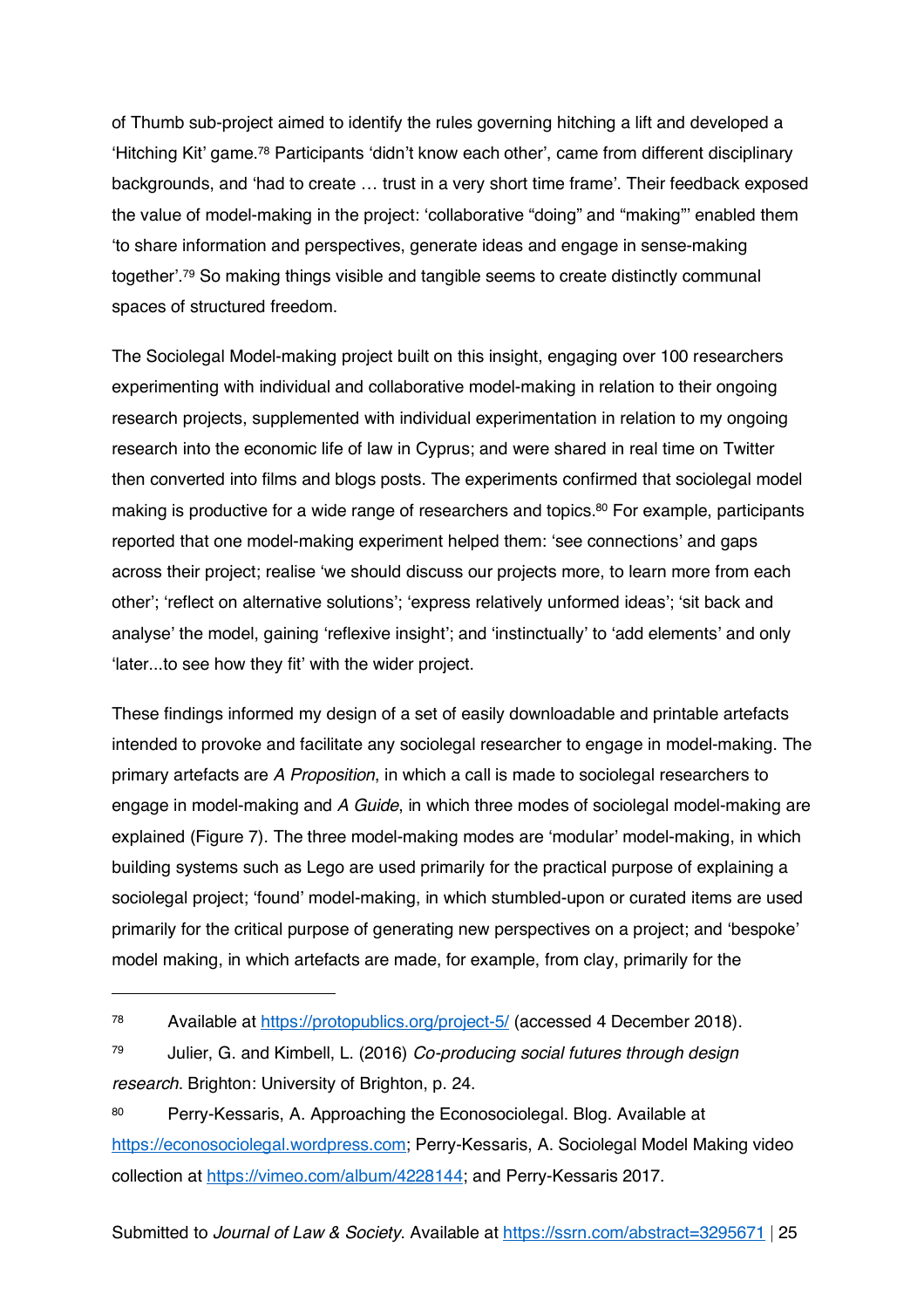imaginative purpose of speculating about new possibilities emanating from a project. Each mode can be used at any stage of the sociolegal research process—conceptualisation, data collection, data analysis, dissemination and reflection. <sup>81</sup>

Neither model making nor any other designerly way is likely to suffice as a stand-alone sociolegal tool. The usual conceptual and empirical research methods will also need to be deployed. From a critical perspective the important question in each instance will be whether designerly ways help researchers to avoid, expose and remedy biases and inequalities, both in their substantive field of research and in their community of practice.

| II. CRITICAL                                                                             |                                                                                                                                                                                                                                                                                                                                                                                                                                                                                                                                              |                                                                                                                                                                                                                         |                                                                                                                                                                                        |                                                                                                                                                                                                                                                                                                                                                                                                                                                | approach to your project now exist?<br>тол Виштраха Го shpm таи 10им |
|------------------------------------------------------------------------------------------|----------------------------------------------------------------------------------------------------------------------------------------------------------------------------------------------------------------------------------------------------------------------------------------------------------------------------------------------------------------------------------------------------------------------------------------------------------------------------------------------------------------------------------------------|-------------------------------------------------------------------------------------------------------------------------------------------------------------------------------------------------------------------------|----------------------------------------------------------------------------------------------------------------------------------------------------------------------------------------|------------------------------------------------------------------------------------------------------------------------------------------------------------------------------------------------------------------------------------------------------------------------------------------------------------------------------------------------------------------------------------------------------------------------------------------------|----------------------------------------------------------------------|
|                                                                                          | Use an item found in a curated collection (online,<br>material) to generate new critical perspectives on why<br>you are approaching your project (in this way).<br>PROCESS<br>Select an item from a collection:<br>i. Explore its material form and<br>history;<br>ii. Imagine what it would be like<br>to use or hold it:<br>iii. Expose abstract and concrete<br>links to your research project;<br>iv. Share your findings in front<br>of the item, or via a photo:<br>v. Annotate a photo/drawing of<br>the object and present it on the | <b>RESOURCES</b><br>https://vimeo.com/208994722<br>Co-modellers<br>Camera<br>Thick pens (black, white)<br><b>EXTENSION</b><br>Make a model of the object:<br>submit your commentary to<br>the Pop-Up Museum of          | suonenuasaid<br>ui 10 auijuo areus pue oapia<br>порош 100 улице.<br>NOISNILXE<br><b>LEGO</b> (borrow, buy)<br>elauren<br>Co-modellers<br>SEoZPq+Z1/mooroomn//:sdnu<br><b>NEZOLNCEZ</b> | Iv. Discuss, photograph, share.<br>lont buolec; (suq loo) to pe:<br>эхц риюм пол атацм рипя ти<br>Aont broker:<br>or noticiar in up to relation<br>: шәнн нәәмдәр sdrusuorgejar<br>elements (concepts, tacts) and<br>gnild your project, including<br>On the reverse of this sheet:<br><b>SSHOOM4</b><br>about hou are approaching it.<br>explain-to yourself, to others-practical questions<br>Build your research project in modular form to |                                                                      |
| What new perspectives on your<br>project have been generated?<br><b>III. IMAGINATIVE</b> | reverse of this sheet:<br>vi. Discuss, photograph, share.                                                                                                                                                                                                                                                                                                                                                                                                                                                                                    | Legal Objects<br>http://wp.me/P8g[17-1]                                                                                                                                                                                 |                                                                                                                                                                                        |                                                                                                                                                                                                                                                                                                                                                                                                                                                | I. PRACTICAL                                                         |
|                                                                                          | Shape bespoke place-holders for elements of your<br>research so you can hold them-in your hand, in<br>your mind-and imagine what if.                                                                                                                                                                                                                                                                                                                                                                                                         |                                                                                                                                                                                                                         |                                                                                                                                                                                        |                                                                                                                                                                                                                                                                                                                                                                                                                                                | SOCIOLEGAL<br><b>MODEL</b>                                           |
|                                                                                          | PROCESS<br>Choose several elements of your<br>research project (actors, concepts,<br>locations, objects):<br>i. Shape them in clay:<br>ii. Place them on the reverse<br>of this sheet showing<br>relationships or perspectives;<br>iii. Adjust to imagine alternative<br>relationships or perspectives;<br>iv. Discuss, photograph, share.                                                                                                                                                                                                   | <b>RESOURCES</b><br>https://vimeo.com/199899293<br>Co-modellers<br>Camera<br>Fimo clay (air/oven dry)<br><b>EXTENSION</b><br>Use the models when<br>gathering data (interviews, site<br>visits) writing and presenting. | : ASK<br>BE<br>practical<br>: how<br>critical<br>why<br>÷<br>imaginative : what if<br>13                                                                                               | MAKE<br>modular<br>found<br>bespoke                                                                                                                                                                                                                                                                                                                                                                                                            | MAKING<br>٠<br>A Guide<br>2017                                       |
| What new possibilities have been<br>created for your project?                            |                                                                                                                                                                                                                                                                                                                                                                                                                                                                                                                                              |                                                                                                                                                                                                                         | amandaperrykessaris.org/modelmaking                                                                                                                                                    |                                                                                                                                                                                                                                                                                                                                                                                                                                                |                                                                      |



#### **Conclusion**

 $\overline{a}$ 

Are we in the midst of a general designerly turn? Certainly there are those who believe or at least wish it were so. But we are in some respects already past peak design thinking. For example, a pair of blog posts by technology historian Lee Vinsel that described design thinking as a 'kind of like syphilis—it's contagious and rots your brains', and as having 'so

<sup>81</sup> Perry-Kessaris, A (2017) Sociolegal Model Making project. Available at https://amandaperrykessaris.org/modelmaking/ (Accessed 4 December 2018).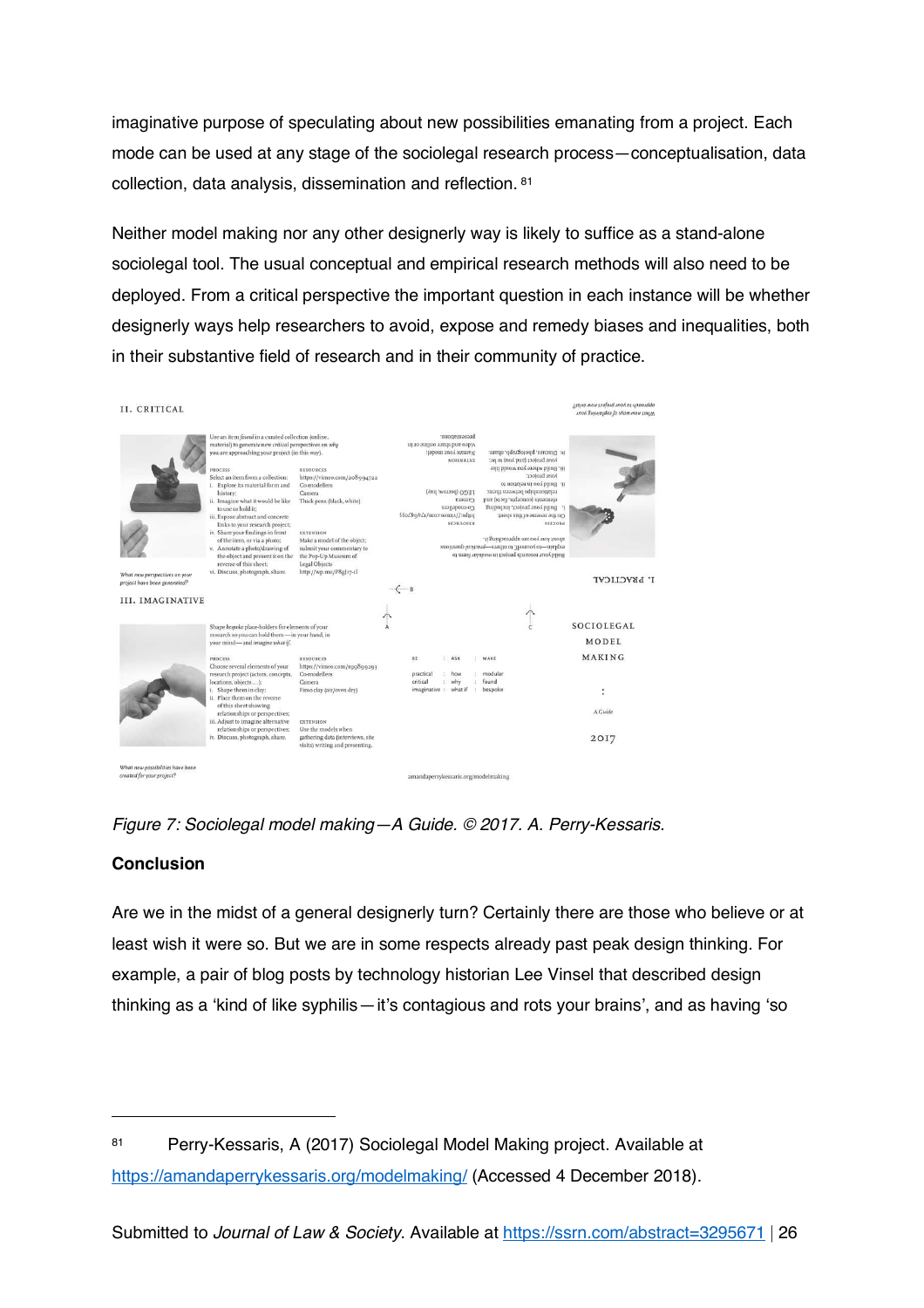little there there' has, as they say, gone viral.<sup>82</sup> At the heart of some such backlashes against design imperialism is a sense that too much of what design is selling is neither coherent or nor unique. For example, a recent Design Council report breathlessly asserted that designers are 'unique' simply because they draw on 'a range of different skills, tools and technologies to deliver new ideas, goods and services' (who doesn't?). It also asserted that 'people who use design skills are 47 percent more productive than the average UK worker, delivering almost £10 extra per hour', but many of the 'design skills' identified in the Report—including the skill of 'design' itself—were either not defined, or listed as shared with other disciplines. <sup>83</sup> It is difficult and risky to claim individual skills, knowledge and attitudes are unique to design, which is why this paper instead highlights combinations of features that are characteristic of design, points of contact shared with law, and examples of legal design practice.

In the sphere of legal design additional resistance comes from the fact that, while 'the designer's mindset pushes us to explore and test ambitious … big, risky, wild ideas', lawyers rather 'tend to make a sport out of shooting down ideas as quickly and thoroughly as possible.'<sup>84</sup> Lawyers also have a somewhat contrary relationship with the idea of creativity. They know it is crucial to their work, but as intentional and structured thinkers, they are wary of its free-wheeling connotations. And the style of much of design-discourse is built around bold and somewhat pushy statements/instructions with which some lawyers and legal stakeholders will simply never voluntarily engage. No point in forcing it.

<sup>82</sup> Vinsel, L. (2017) 'Design thinking is kind of like syphilis — It's contagious and rots your brains. Blog. 6 December 2017. Available at: https://medium.com/@sts\_news/designthinking-is-kind-of-like-syphilis-its-contagious-and-rots-your-brains-842ed078af29 (Accessed 4 December 2018); and (2018) 'There's So Little There There: A Response to the Stanford d.school's Defense of Design Thinking'. Blog post. 14 June 2018. Available at https://blog.usejournal.com/theres-so-little-there-there-a-response-to-the-stanford-d-schools-defense-of-design-thinking-3cac35a1a365 (Accessed 4 December 2018). See also Beirut, M and Heffland, J (2018) 'Episode 83: Post-Its and Blocks'. Observatory Podcast. 21 June 2018. Available at https://designobserver.com/feature/episode-83-post-its-and-blocks/39865/ (Accessed 4 December 2018).

<sup>83</sup> Design Council (2017) Designing a Future Economy: Developing design skills for productivity and innovation London: Design Council, pp. 5 and 32.

<sup>84</sup> Hagan (undated).